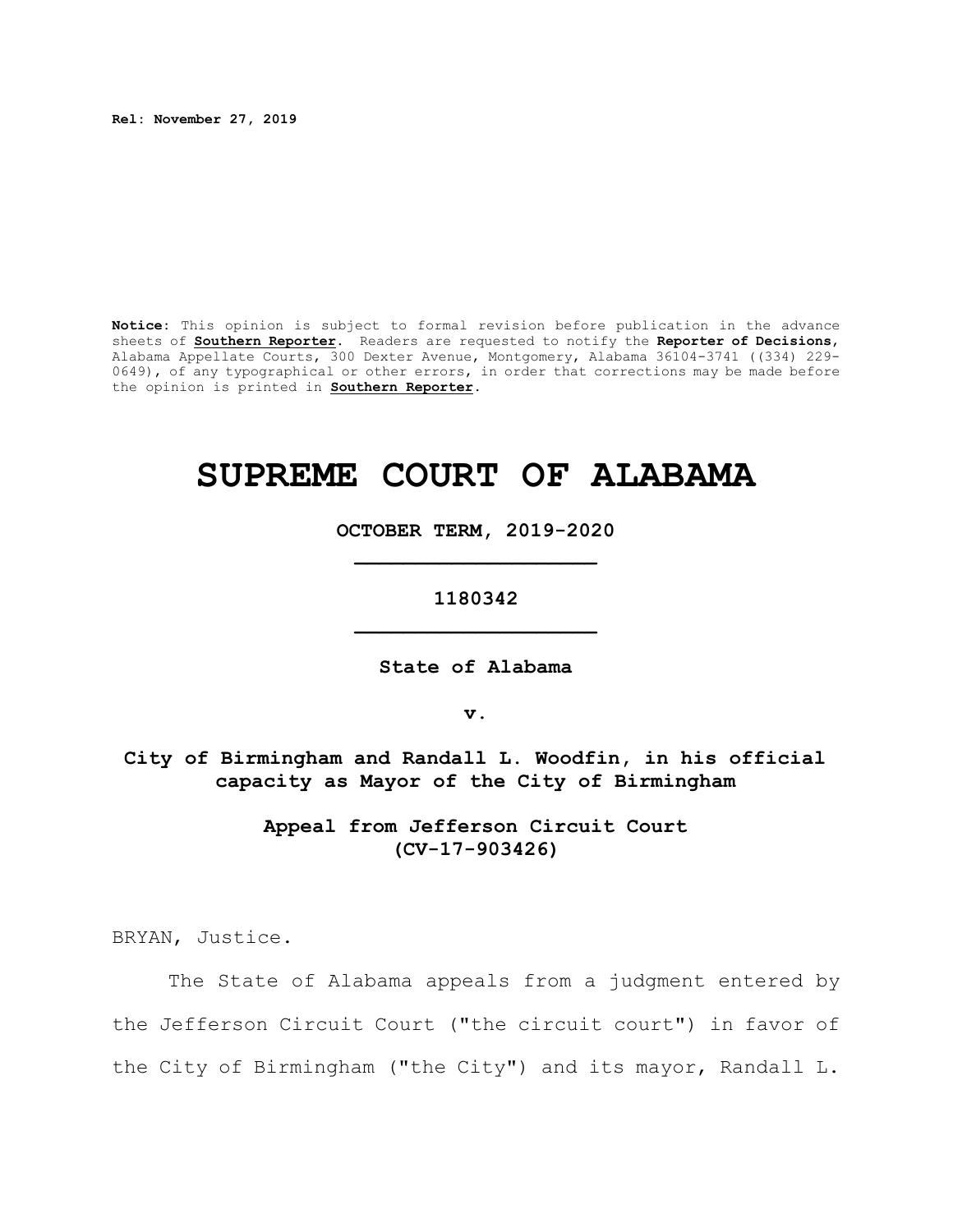Woodfin ("the mayor"), $^1$  in the State's action seeking a judgment declaring that the City and the mayor violated the Alabama Memorial Preservation Act, § 41-9-231 et seq., Ala. Code 1975 ("the Act").

# I. Background Facts and Procedural History

The parties stipulated to the following facts:

"1. In 1905, the Pelham Chapter of the United Daughters of the Confederacy dedicated the Confederate Soldiers and Sailors Monument ('monument') to Confederate soldiers who fought in the Civil War in Capitol Park, which has since been renamed to Charles Linn Park ('Linn Park').

"2. The City ... is a Class 1 municipal corporation located in Jefferson County, Alabama.

"3. Linn Park is owned and operated by the City ....

"4. The monument consists of a stone base measuring 15' x 15' with a marble shaft on top that extends 42 feet into the air.

"5. The stone base was laid on April 26, 1894, during the 4th Annual Convention of the Confederate Veterans, and the marble shaft was placed on the base in 1905.

 ${}^{1}$ At the time the action was filed, William Bell was the mayor of the City, and he was named by the State as a defendant. William Bell was succeeded in office by Randall Woodfin during the pendency of this action below; pursuant to Rule 25(d)(1), Ala. R. Civ. P., Woodfin was automatically substituted as a defendant in his official capacity as the mayor of the City.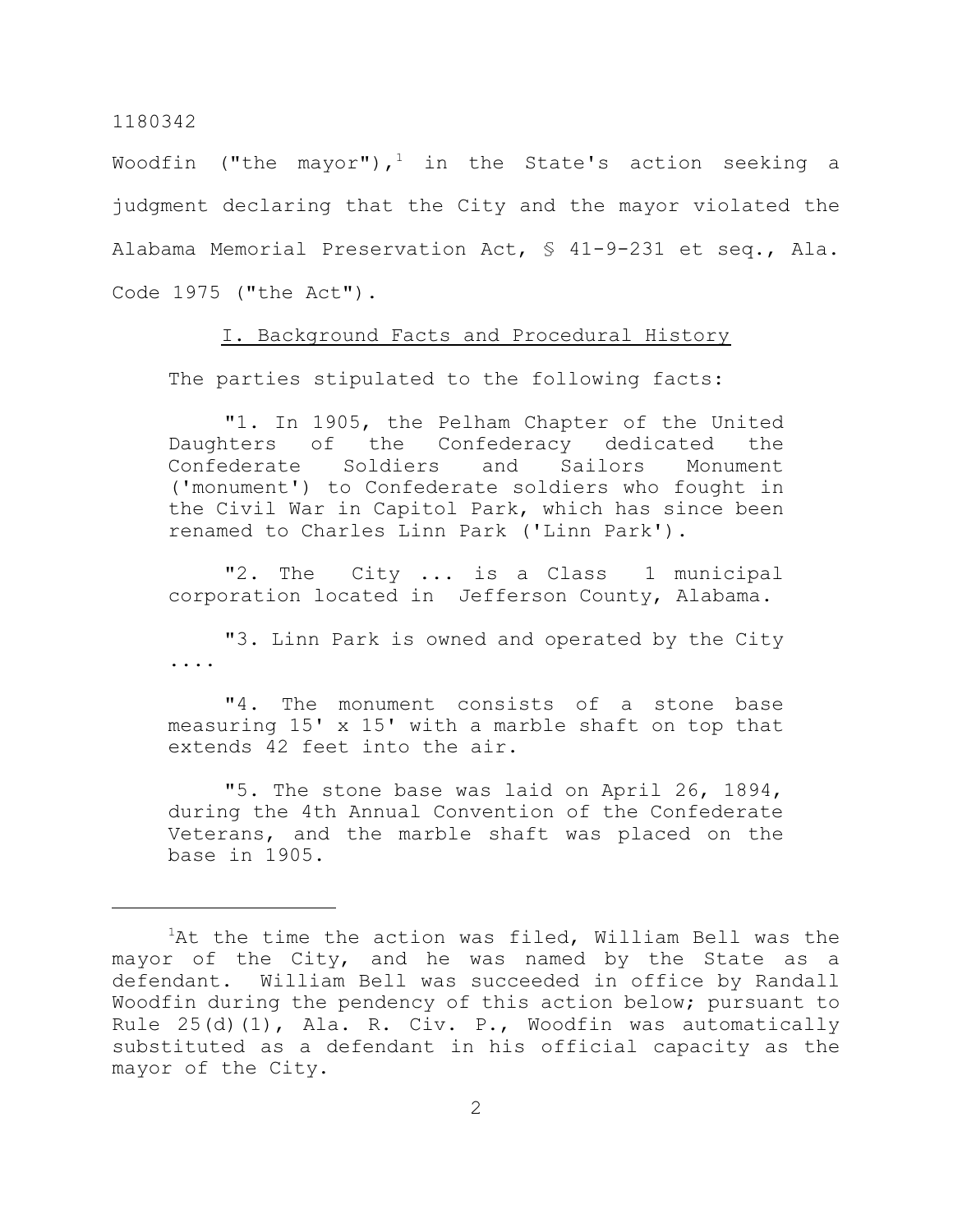"6. On the east corner of the stone base are the words: 'In Honor of the Confederate Soldiers and Sailors.' On the north side of the stone base are the words: 'Corner Stone Laid April 26, A.D. 1894.'

"7. The marble shaft monument contains inscriptions of crossed sabers, muskets, and an anchor. Four stone artillery balls lie at the base of the monument.

"8. On one side of the marble shaft monument is an inscription that reads: 'The manner of their death was the crowning glory of their lives.' On another side there is an inscription that reads: 'To the memory of the Confederate soldiers and sailors. Erected by the Pelham Chapter, United Daughters of the Confederacy. Birmingham, Ala. April 26, 1905.'

"9. The Pelham Chapter of the United Daughters of the Confederacy dedicated the monument jointly to the State of Alabama and the City of Birmingham. Lieutenant Governor R.M. Cunningham received the monument on behalf of the State. Mayor W.M. Drennan received the monument on behalf of the City.

"10. The monument is more than 40 years old, has remained in Linn Park until the present and is owned and maintained by the City ... with no funds being provided from the State of Alabama for maintenance and upkeep.

"11. On August 15, 2017, then-Mayor William Bell ordered City employees to erect a freestanding plywood screen in the area near and around the base of the monument, which is not permanently affixed to park property and does not touch or connect to the monument. The plywood screen measures 16' x 16'9" at the base and is 12' high.

"12. The plywood screen obscures the base of the monument and the bottom of the marble shaft from view, but does not touch or connect to the monument.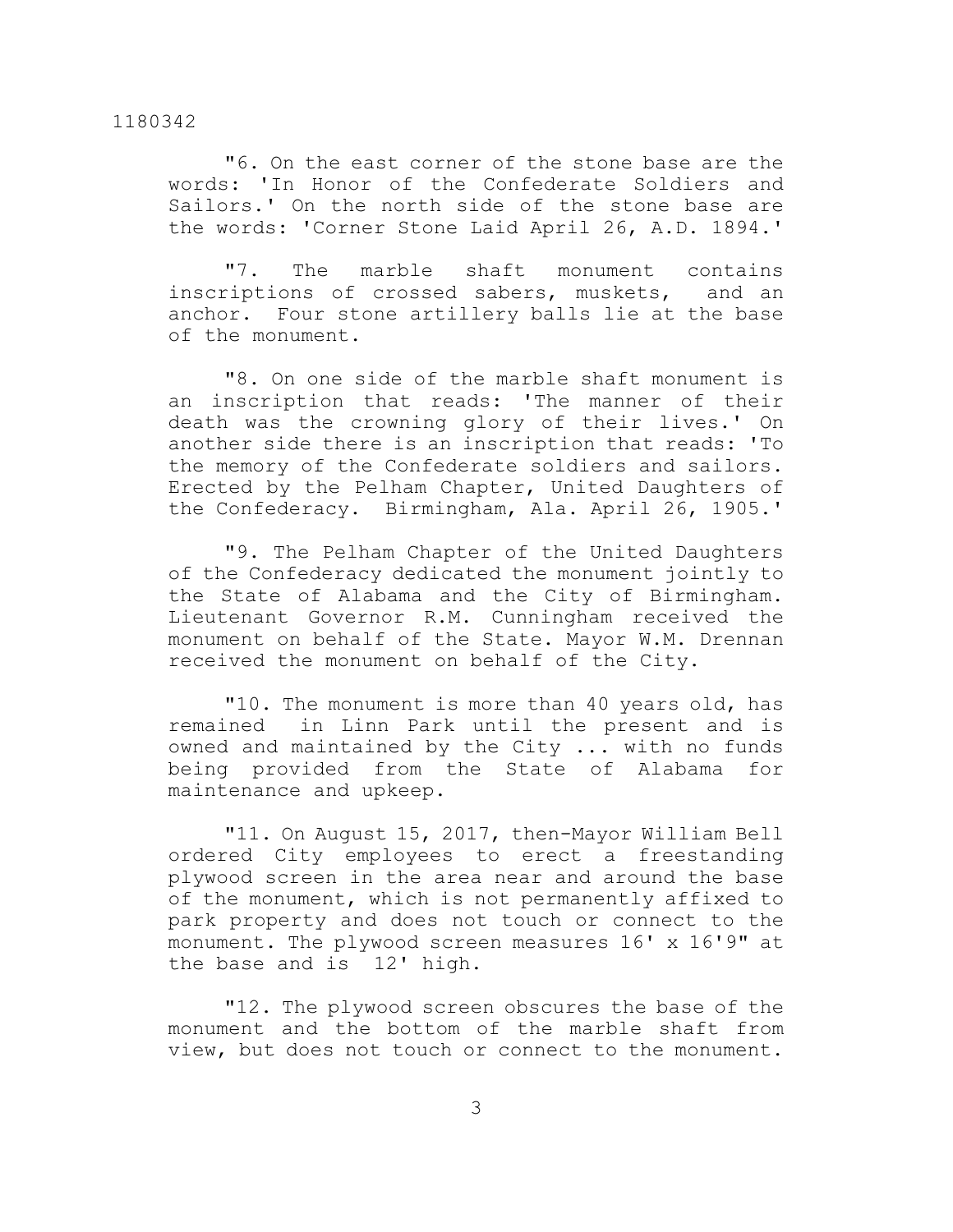"....

"15. The plywood screen currently remains around the monument without touching or connecting to the monument and the monument remains in the same location as it has since 1905."

On August 16, 2017, the State filed a declaratoryjudgment action against the City and the mayor, in his official capacity (the City and the mayor are hereinafter referred to collectively as "the City defendants"). The State sought a judgment declaring that the placement of the plywood screen around the monument violated § 41-9-232(a), Ala. Code 1975, a part of the Act, that provides: "No ... monument which is located on public property and has been so situated for 40 or more years may be relocated, removed, altered, renamed, or otherwise disturbed." (Emphasis added.) Section 41-9-235(a), Ala. Code 1975, allows, among other things, entities exercising control of public property to petition the Committee on Alabama Monument Protection ("the committee"), which was created by the Act, see § 41-9-234, Ala. Code 1975, for a waiver from certain provisions of the Act. However, nothing in § 41-9-235(a) or any other part of the Act allows an entity such as the City to petition for a waiver from § 41-  $9-232$  (a), which specifically concerns monuments that have been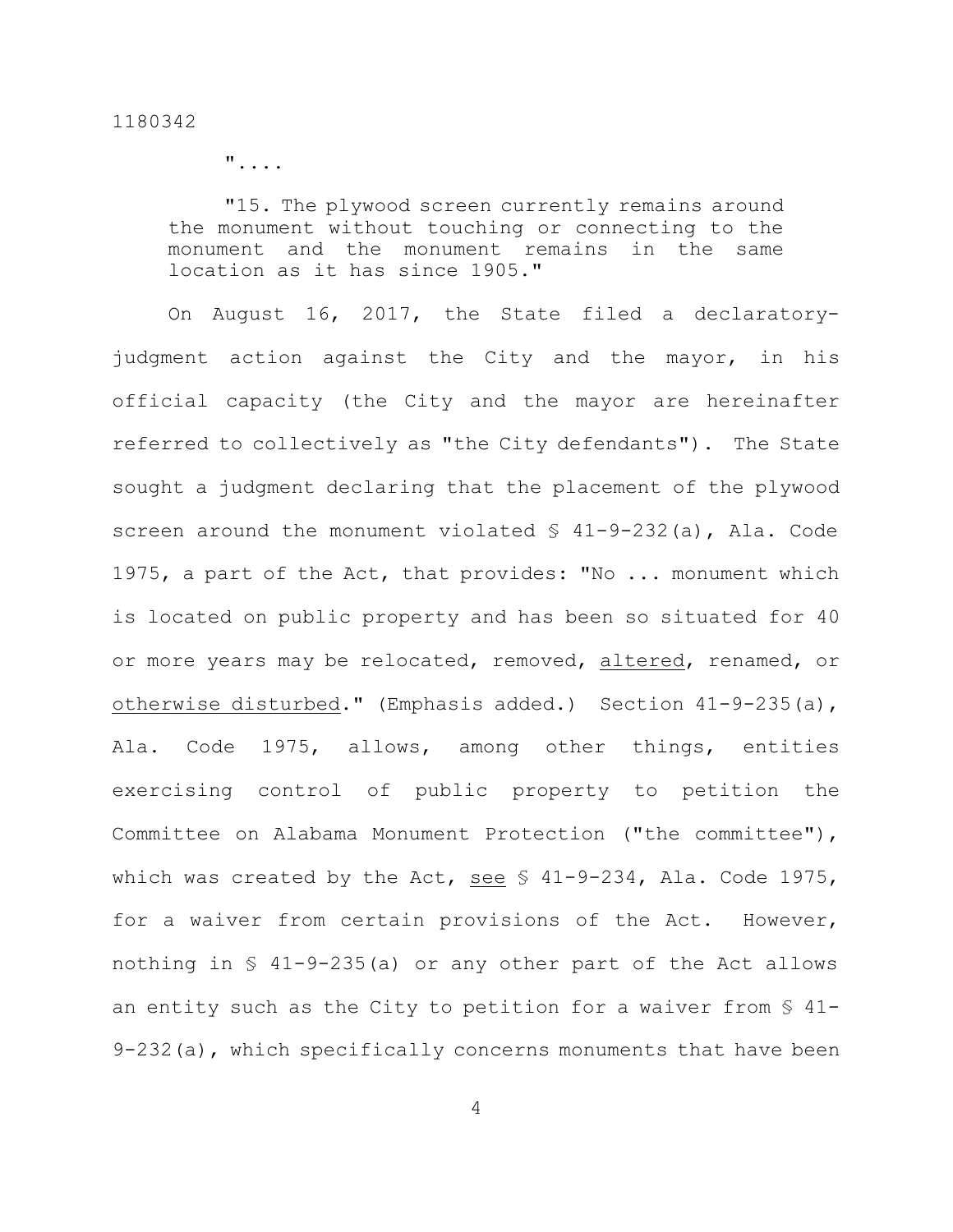"so situated" on public property for 40 or more years, such as the monument in this case. Thus, because the monument in this case could not, under any circumstances, be "relocated, removed, altered, renamed, or otherwise disturbed," the State also asked the circuit court to impose upon the City defendants, pursuant to  $\frac{1}{2}$  41-9-235(a)(2)d., Ala. Code 1975, a fine of \$25,000 for each day the memorial remains "altered" or "otherwise disturbed" pursuant to the terms of the Act.

Ultimately, both the State and the City defendants moved for a summary judgment based on the stipulated facts. The State argued that the only disputed legal question in count one of its complaint was whether the City defendants' placement of the plywood screen around the base of the monument "altered" or "otherwise disturbed" the monument. As to the second count of its complaint, the State argued that the penalty provision of the Act,  $\frac{1}{2}$  41-9-235(a)(2)d., is ambiguous but that the clear intent of the legislature was to allow a \$25,000-per-day penalty to be assessed against entities that violated § 41-9-232(a). The City defendants opposed that motion and filed their own motion for a summary judgment, arguing that the plain language of both § 41-9-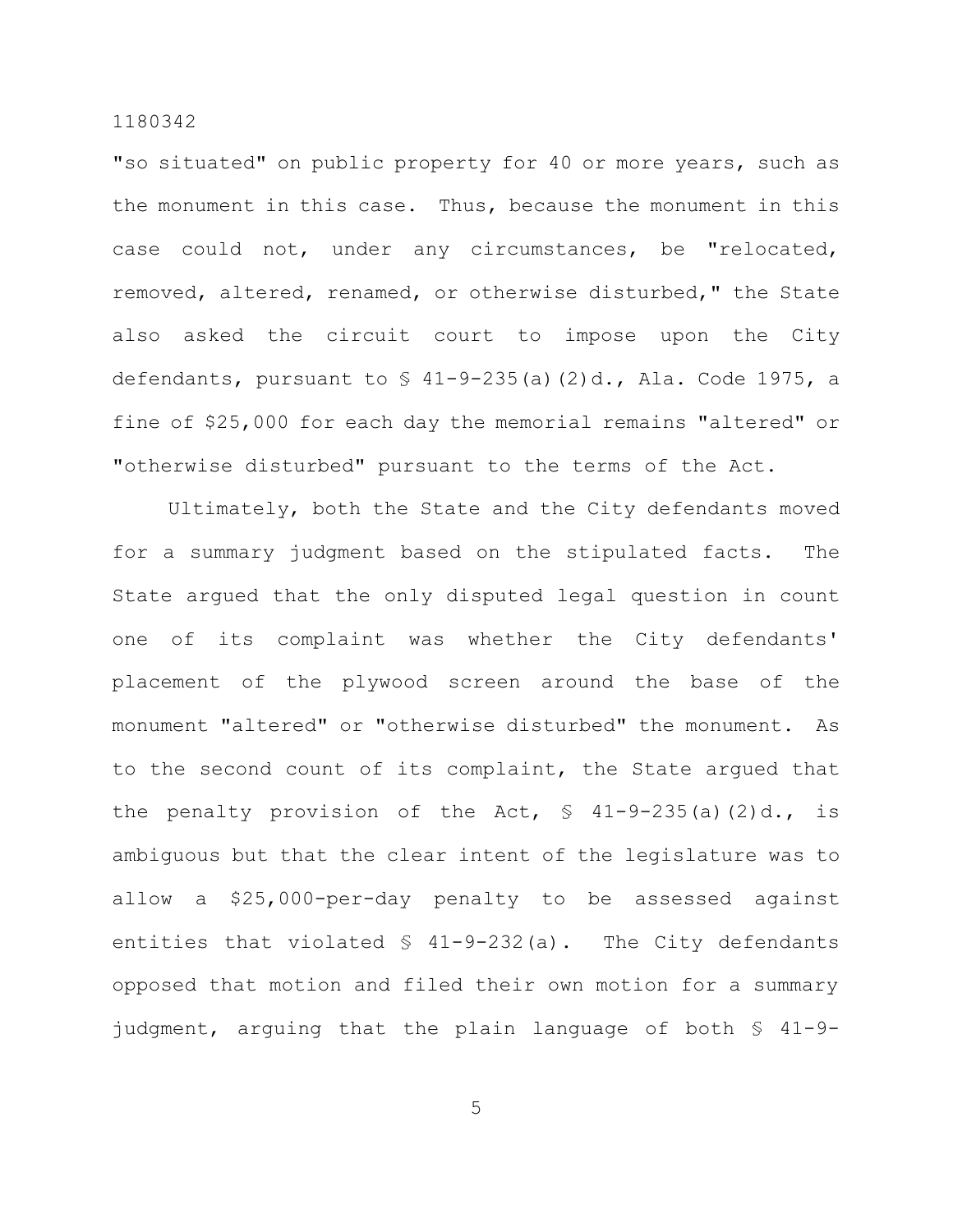232(a) and  $\frac{1}{2}$  41-9-235(a)(2)d. support a conclusion that the City defendants did not violate the Act by placing the plywood screen around the monument and that, even if a violation occurred, there is no enforceable penalty authorized by the Act under the particular circumstances of this case. Additionally, the City defendants asserted that the Act violated the City's right to "government speech" which, they said, is protected by the First Amendment to the United States Constitution and Article 1, § 4, Ala. Const. 1901.

After both sides filed additional briefing, the circuit court conducted a hearing on the parties' pending summaryjudgment motions. At the circuit court's request, the parties filed post-hearing briefs to address certain constitutional questions raised during the hearing, including whether the City possessed a right to free speech under the First Amendment to the United States Constitution and the Alabama Constitution and whether the City possessed a right to due process under the Fourteenth Amendment to the United States Constitution. The Southern Poverty Law Center sought leave from the circuit court to file a brief in support of the City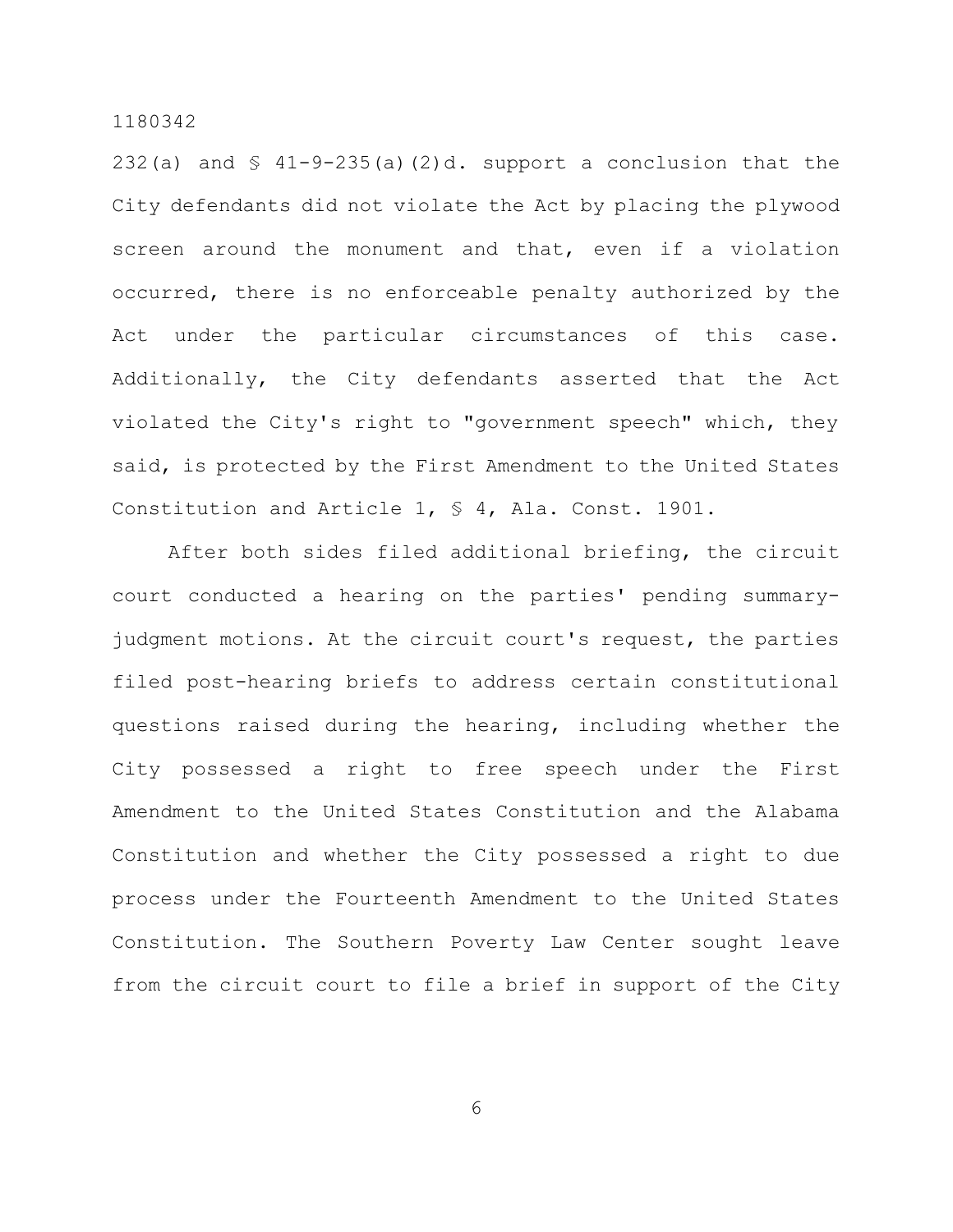defendants as amicus curiae; no party opposed that request, and the circuit court granted the motion.

The circuit court entered an order on January 14, 2019, denying the State's summary-judgment motion and granting the City defendants' motion. The circuit court concluded that the Act impermissibly denied the City "its right to government speech" by "forcing the City to speak" a message it did not wish to convey in violation of its right to free speech. The circuit court also concluded that the Act violated the City's Fourteenth Amendment due-process rights because the Act, specifically  $\frac{1}{2}$  41-9-235(a), failed to provide a procedure by which the City could petition the committee for a waiver that would allow it to relocate, remove, alter, rename, or otherwise disturb the monument. The circuit court concluded that § 41-9-235(a) "deprive[d] the City of its constitutionally protected speech, as well as ... its constitutional right to due process." The circuit court held that  $\S$  41-9-235(a) was unconstitutional, that it could not be severed from the Act, and that, therefore, the entirety of the Act is void.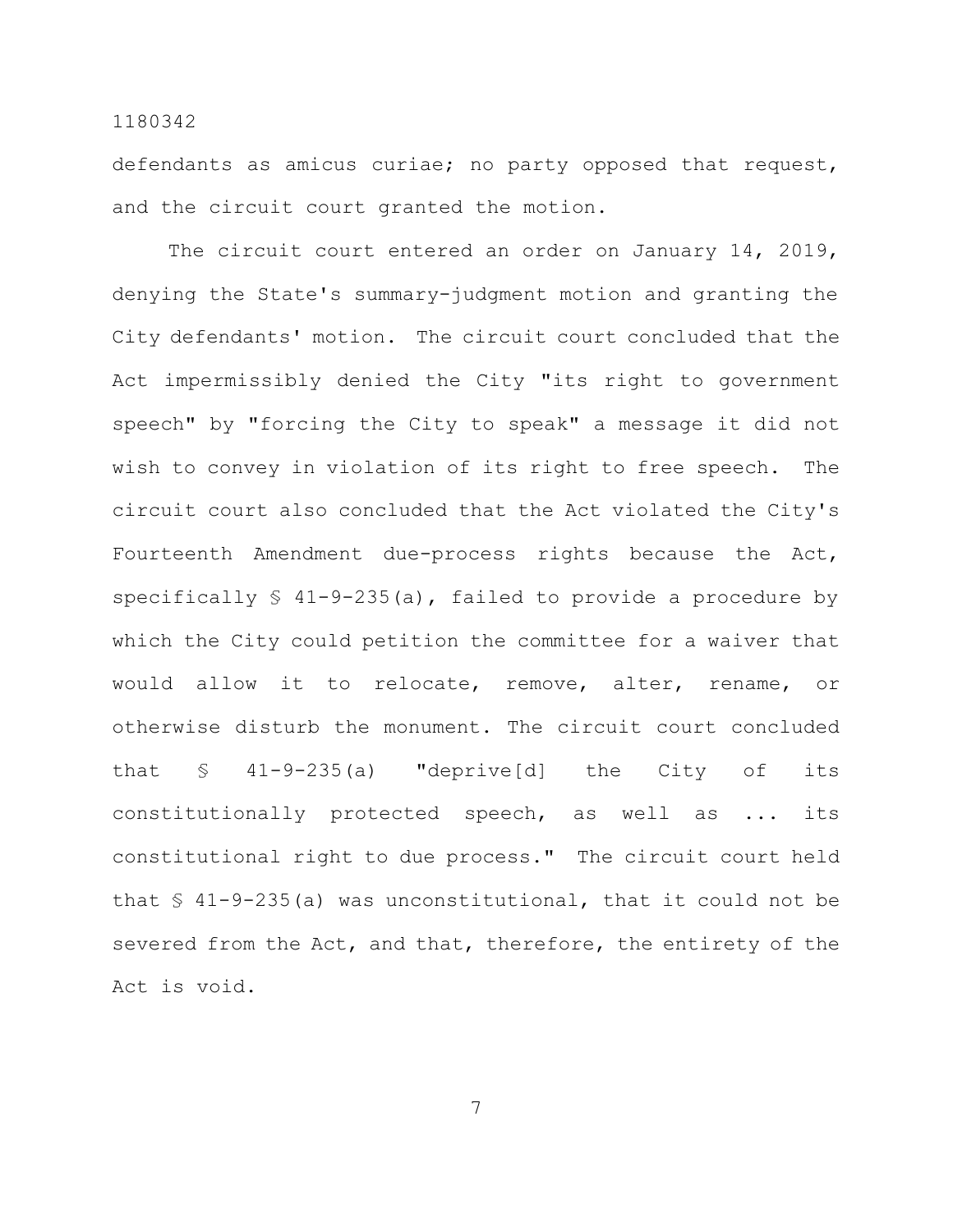The State moved for a stay of the circuit court's judgment pending appeal, but there is no indication that the circuit court ruled on the State's request. The State timely appealed and applied to this Court for a stay of the final judgment during the pendency of its appeal. On February 15, 2019, this Court granted the State's motion to stay and further ordered that "the accrual of any penalties under the ... Act ... is hereby stayed."

# II. Standard of Review

"An order granting or denying a summary judgment is reviewed de novo, applying the same standard as the trial court applied. American Gen. Life & Accident Ins. Co. v. Underwood, 886 So. 2d 807, 811 (Ala. 2004). In addition, '[t]his court reviews de novo a trial court's interpretation of a statute, because only a question of law is presented.' Scott Bridge Co. v. Wright, 883 So. 2d 1221, 1223 (Ala. 2003). Where, as here, the facts of a case are essentially undisputed, this Court must determine whether the trial court misapplied the law to the undisputed facts, applying a de novo standard of review. Carter v. City of Haleyville, 669 So. 2d 812, 815 (Ala. 1995). Here, in reviewing the denial of a summary judgment when the facts are undisputed, we review de novo the trial court's interpretation of statutory language and our previous caselaw on a controlling question of law."

Continental Nat'l Indem. Co. v. Fields, 926 So. 2d 1033, 1034–35 (Ala. 2005).

# III. Analysis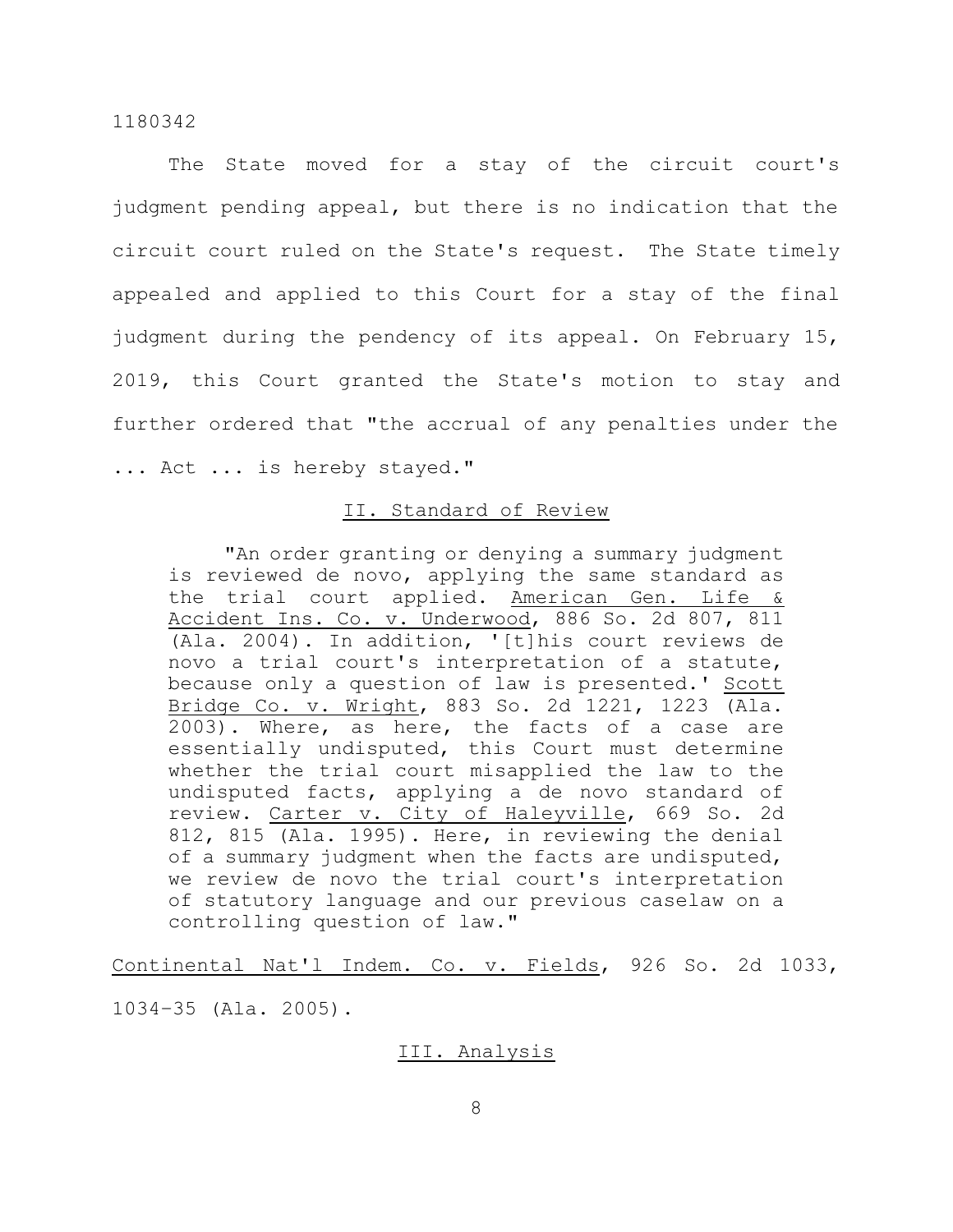In this case, the State sought a judgment declaring that the City defendants had violated the Act by placing a plywood screen around the base of the monument and that, therefore, pursuant to the Act, the City defendants were subject to a \$25,000-per-day fine. The circuit court did not address either of those issues in its final judgment. Instead, it concluded that the City defendants could properly assert constitutional challenges to the Act as a defense to the State's action, that the Act violated the City's purported constitutional rights, and that, therefore, the City defendants were essentially excused from complying with any part of the Act because, the circuit court held, the Act was void in its entirety.

Although the circuit court did not specifically address this question, the threshold issue in this case is whether the City defendants' actions in placing a plywood screen around the base of the monument violated any part of the Act. If the City defendants' actions did not violate the Act, specifically § 41-9-232(a), then the City defendants' motion for a summary judgment was due to be granted on that basis and there was no reason for the circuit court to consider the City defendants'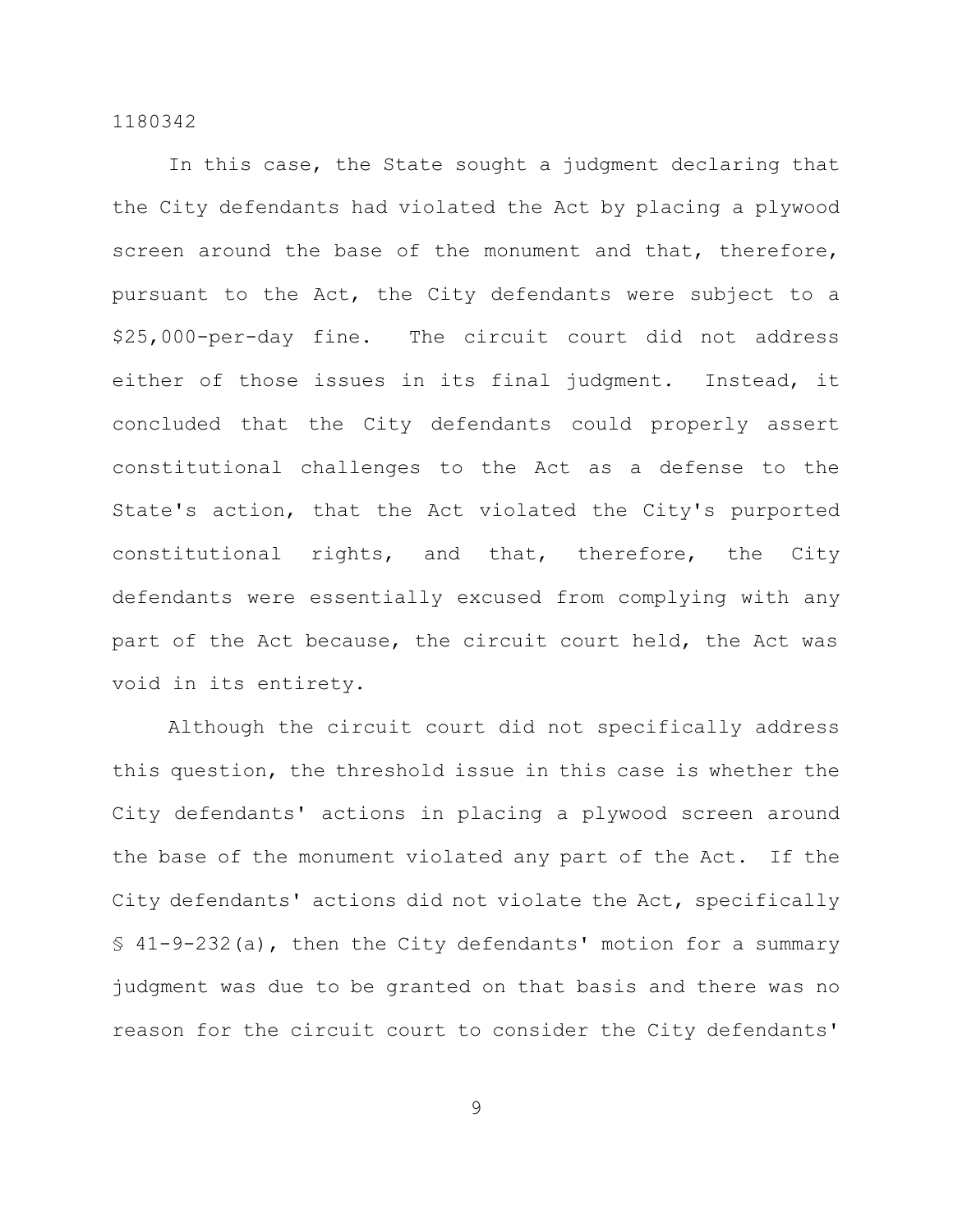constitutional challenges to the Act, which were raised merely in response to the State's motion for a summary judgment.<sup>2</sup> Accordingly, we will first consider the State's argument on appeal that, as a matter of law, the State was entitled to a judgment declaring that the City defendants violated § 41-9- 232(a) by placing a plywood screen around the base of the monument.

# A. Did the City defendants violate § 41-9-232(a)?

"'"A court has a duty to avoid constitutional questions unless essential to the proper disposition of the case."'  $\underline{Lower}$  v. Fulford, 442 So. 2d 29, 33 (Ala. 1983) (quoting trial court's order citing Doughty v. Tarwater, 261 Ala. 263, 73 So. 2d 540 (1954); Moses v. Tarwater, 257 Ala. 361, 58 So. 2d 757 (1952); and Lee v. Macon County Bd. of Educ., 231 F. Supp. 743 (M.D. Ala. 1964)). '"Generally courts are reluctant to reach constitutional questions, and should not do so, if the merits of the case can be settled on non-constitutional grounds."' Lowe, 442 So. 2d at 33 (quoting trial court's order citing White v. U.S. Pipe & Foundry Co., 646 F.2d 203 (5th Cir. 1981)). '"No matter how much the parties may desire adjudication of important questions of constitutional law, broad considerations of the appropriate exercise of judicial power prevent[] such determinations unless actually compelled by the litigation before the court."' Lowe, 442 So. 2d at 33 (quoting trial court's order citing Troy State Univ. v. Dickey, 402 F.2d 515 (5th Cir. 1968))."

 $2$ In Chism v. Jefferson County, 954 So. 2d 1058, 1063 (Ala. 2006), this Court held: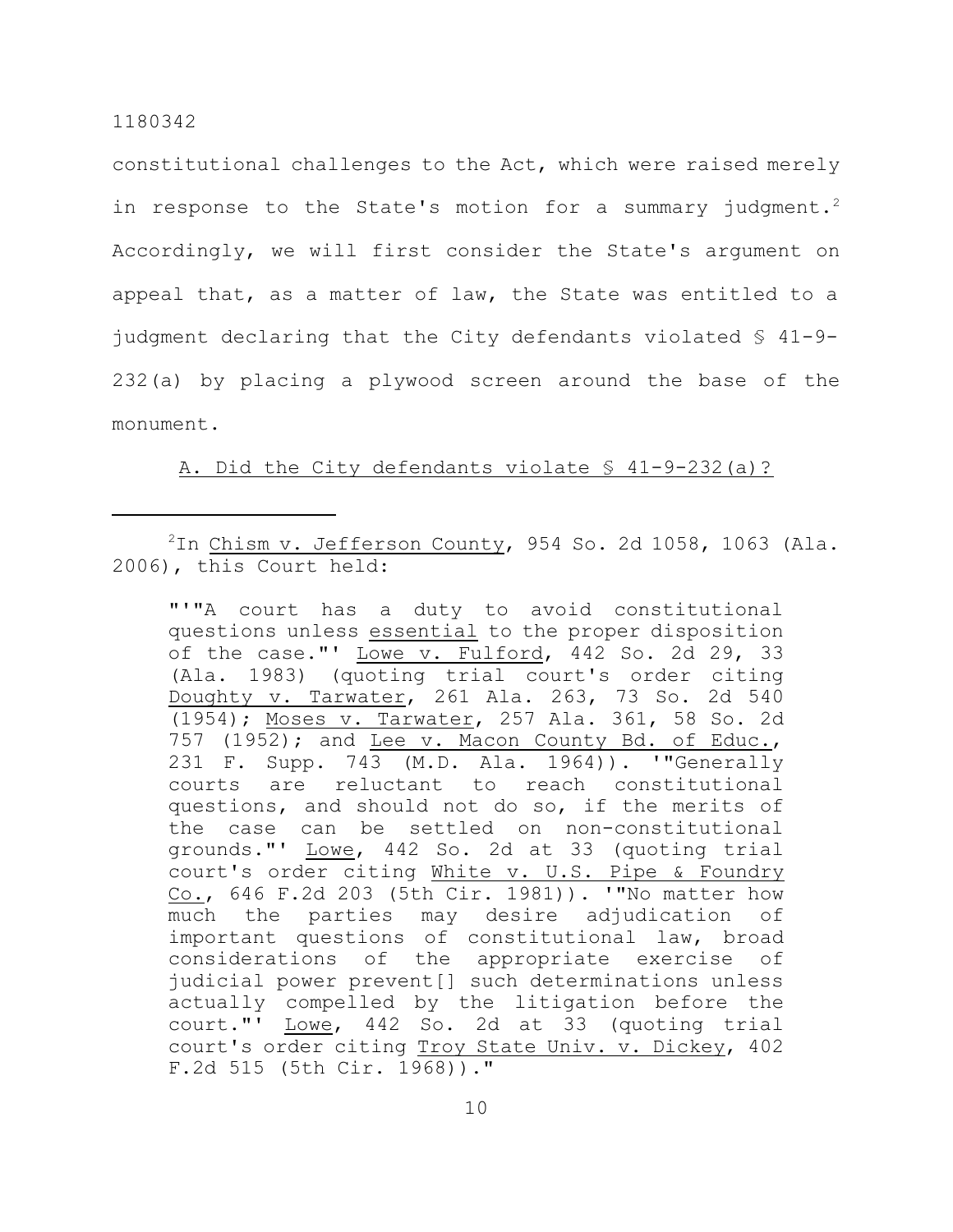As noted above, § 41-9-232(a) provides, in pertinent part: "No ... monument which is located on public property and has been so situated for 40 or more years may be relocated, removed, altered, renamed, or otherwise disturbed." It is undisputed that the monument meets the definition of a "monument" in the Act, see  $$ 41-9-231(6)$ , Ala. Code 1975; that the monument has been on public property for 40 or more years; and that the monument has not been "relocated, removed, [or] renamed." Thus, the only question to be decided is whether, based on the facts stipulated by the parties, the City defendants "altered" or "otherwise disturbed" the monument by placing a plywood screen around the base of the monument. Both sides argue that the plain language of  $\frac{1}{2}$  41-9-232(a) requires a finding in their favor.

"'In determining the meaning of a statute, this Court looks to the plain meaning of the words as written by the legislature.' DeKalb County LP Gas Co. v. Suburban Gas, Inc., 729 So. 2d 270, 275 (Ala. 1998).

> "'"Words used in a statute must be given their natural, plain, ordinary, and commonly understood meaning, and where plain language is used a court is bound to interpret that language to mean exactly what it says. If the language of the statute is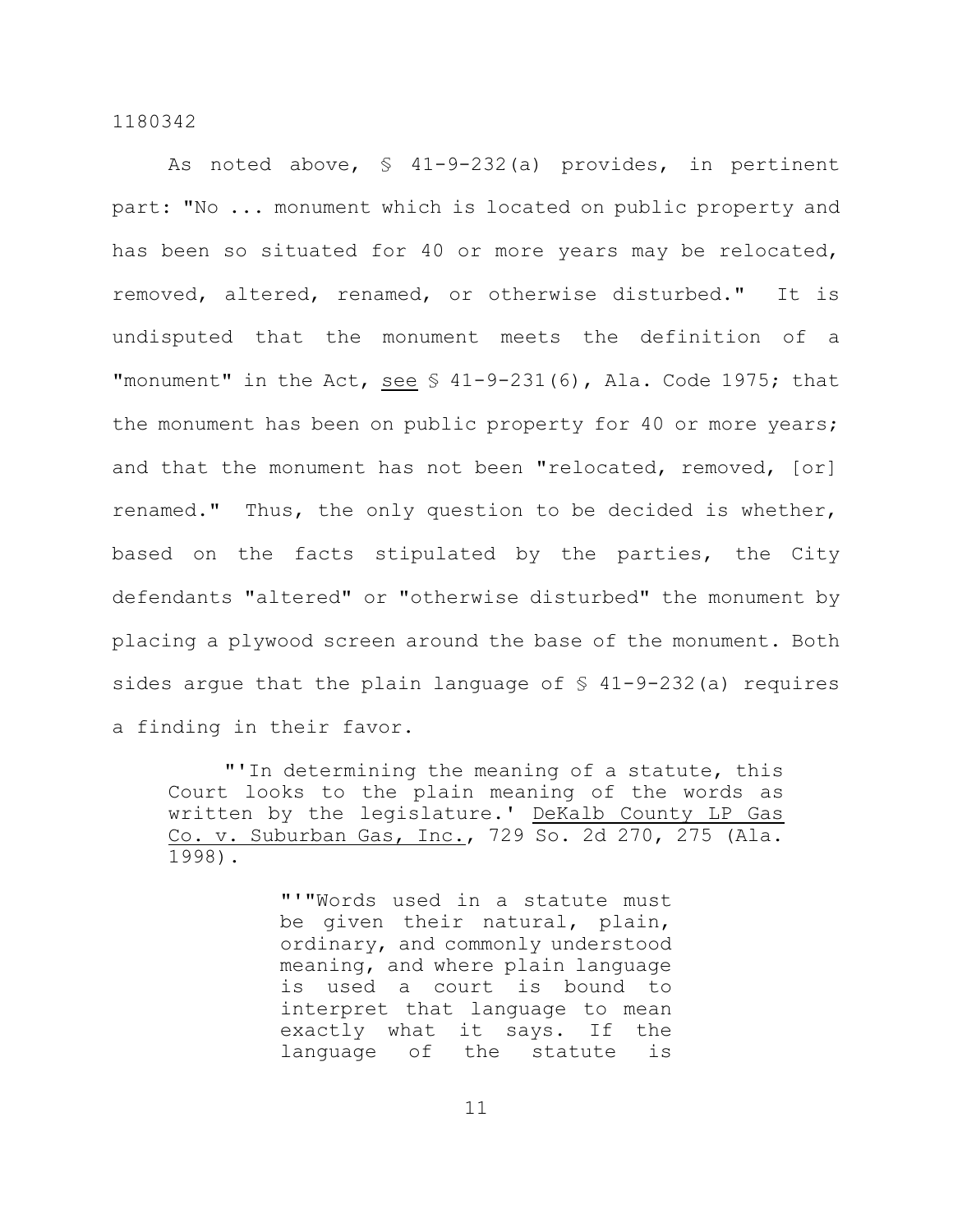unambiguous, then there is no room for judicial construction and the clearly expressed intent of the legislature must be given effect."'

"Blue Cross & Blue Shield of Alabama, Inc. v. Nielsen, 714 So. 2d 293, 296 (Ala. 1998)(quoting IMED Corp. v. Systems Eng'g Assocs. Corp., 602 So. 2d 344, 346 (Ala. 1992))."

City of Prattville v. Corley, 892 So. 2d 845, 848 (Ala. 2003).

Neither the term "alter" nor "disturb" is defined in the Act. However, this Court regularly looks to dictionary definitions to ascertain the plain meaning of words used in a statute. See, e.g., Ex parte Christopher, 145 So. 3d 60, 64 (Ala. 2013) ("The 'plain and ordinary meaning' of statutory language may often be found in a dictionary."). The term "alter" has been defined as:

"To make a change in; to modify; to vary in some degree; to change some of the elements or ingredients or details without substituting an entirely new thing or destroying the identity of the thing affected. To change partially. To change in one or more respects, but without destruction of existence or identity of the thing changed; to increase or diminish."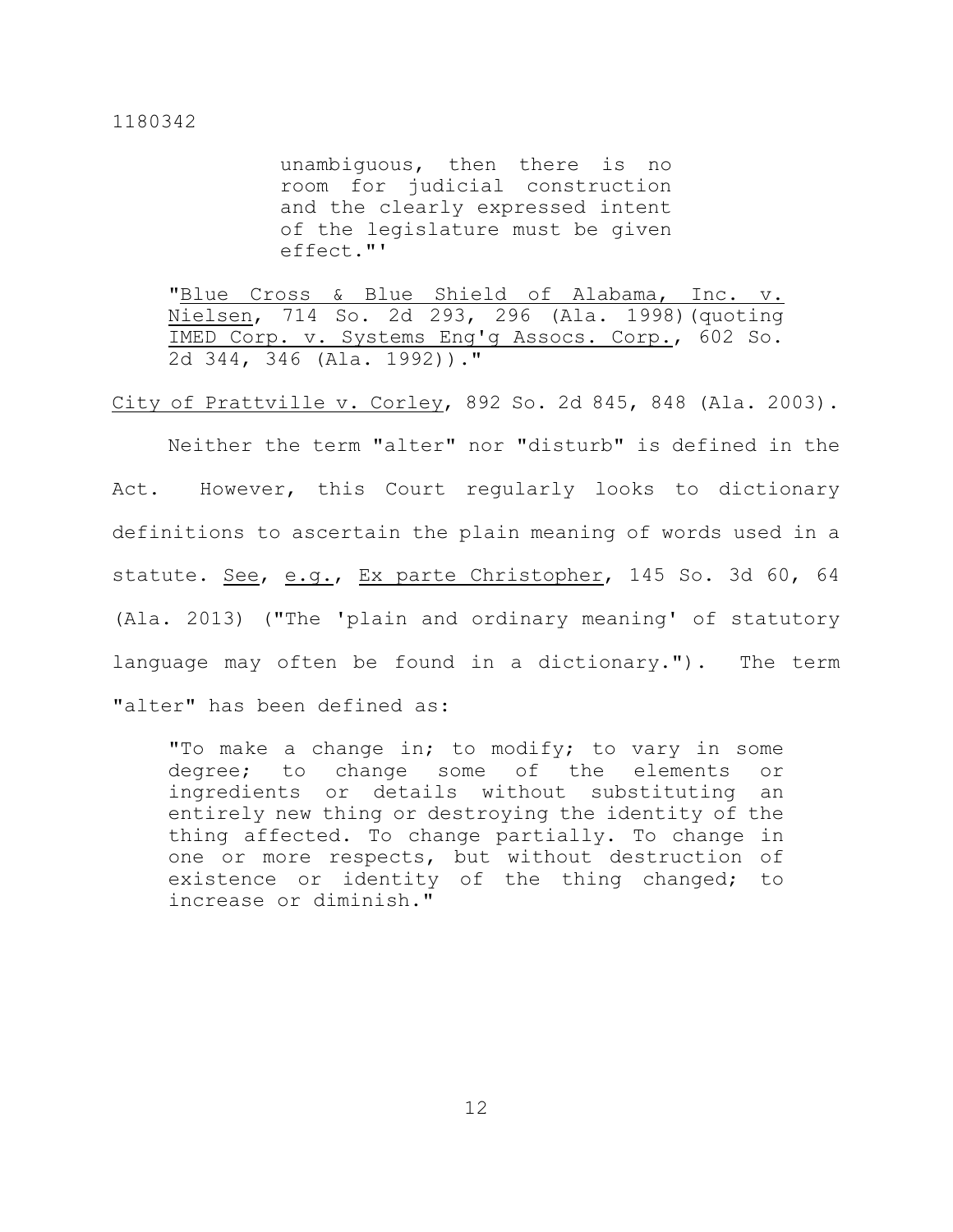Black's Law Dictionary 77 (6th ed. 1990).<sup>3</sup> Merriam-Webster's Collegiate Dictionary 35 (11th ed. 2003) defines "alter" as "to make different without changing into something else," and The Oxford English Dictionary defines "alter" as "[t]o make (a thing) otherwise or different in some respect; to make some change in character [or] condition ... without changing the thing itself for another; to modify, to change the appearance of." I The Oxford English Dictionary 365 (2d ed. 1989).

The term "disturb" has been defined as "[t]o throw into disorder; to move from a state of rest or regular order; to interrupt a settled state of; to throw out of course or order." Black's Law Dictionary 476 (6th ed. 1990). Merriam-Webster's Collegiate Dictionary 365 (11th ed. 2003), defines "disturb as "to interfere with," and The Oxford English

<sup>&</sup>lt;sup>3</sup>The version of Black's Law Dictionary that was current when the Act was passed in 2017 does not include a definition of the terms "alter" or "disturb," but it does include a definition of the terms "alteration" and "disturbance." See Black's Law Dictionary 94 (10th ed. 2014) (defining "alteration" as: "Property. A substantial change to real estate, esp. to a structure, [usually] not involving an addition to or removal of the exterior dimensions of a building structural parts."); and Black's Law Dictionary 578 (10th ed. 2014) (defining "disturbance" as: "An act causing annoyance or disquiet, or interfering with a person's pursuit of a lawful occupation or the peace and order of neighborhood, community, or meeting.").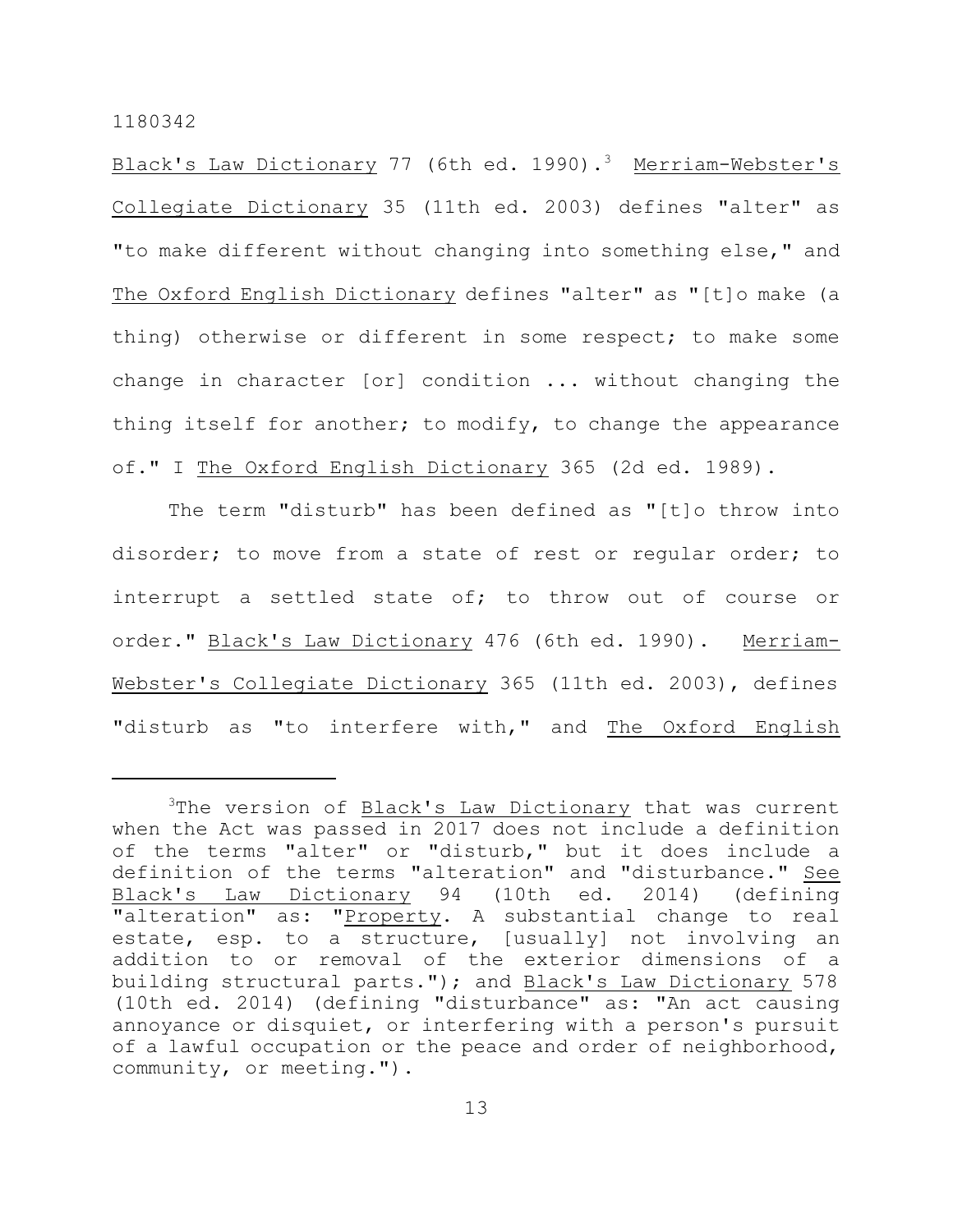Dictionary defines "disturb" as "[t]o interfere with the settled course or operation of." IV The Oxford English Dictionary 872 (2d ed. 1989).

Photographs of the monument included in the record taken before and after the placement of the plywood screen confirm that the 12-foot plywood screen around the base of the monument completely blocks the view of all inscriptions on the monument. A "monument" is defined in the Act as a "statue, portrait, or marker intended at the time of dedication to be a permanent memorial to an event, a person, a group, a movement, or military service that is part of the history of the people or the geography now comprising the State of Alabama." § 41-9-231(6). Inherent in the definition of a "monument" -- indeed inherent in the very purpose of a monument -- is that a monument must memorialize something. The parties agree that the monument in this case was intended as a "permanent memorial" to a group or to military service. However, the monument in its current form  $-$  covered by a 12foot plywood screen around the base -- memorializes nothing. Members of the public passing through Linn Park could have no way of knowing what the marble shaft rising from behind the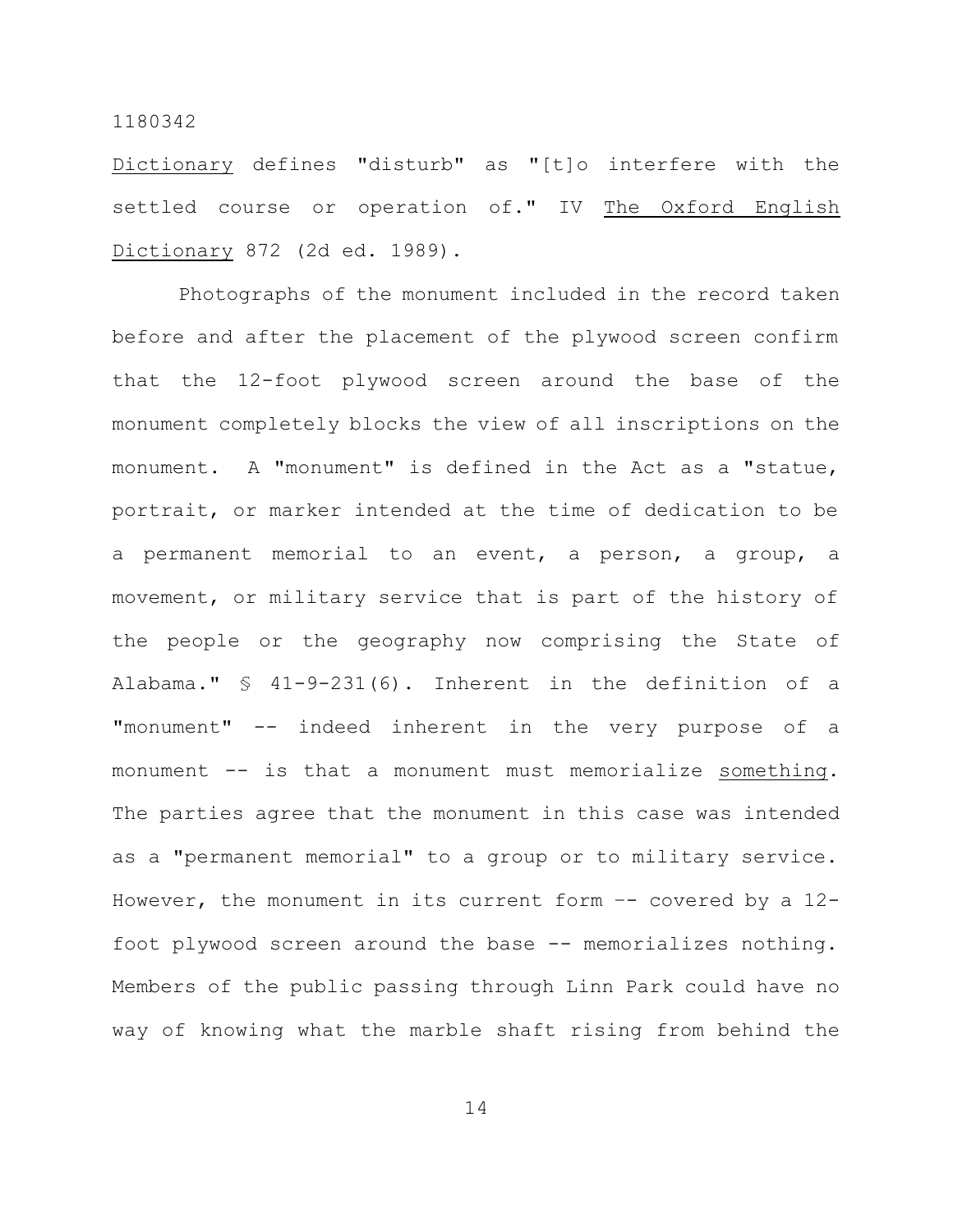plywood screen was intended to memorialize. Accordingly, although the plywood screen does not physically touch the monument, we must agree with the State that the plywood screen changes the appearance of the monument and so modifies and interferes with the monument that it must be construed as "alter[ing]" or "disturb[ing]" the monument within the plain meaning of those terms as used in  $\S$  41-9-232(a).

# B. Does the City have any constitutional rights to assert

## against its creator state?

Having thus concluded that the City defendants' actions were in violation of  $\frac{1}{2}$  41-9-232(a), we must now consider whether the City possesses "individual" constitutional rights to assert against the State.<sup>4</sup> The State maintains that a municipality has no individual, substantive constitutional rights and that the trial court erred by holding that the City has constitutional rights to free speech and due process of law.

Any discussion of this issue must begin with the well settled principle that "[m]unicipalities are but subordinate

<sup>&</sup>lt;sup>4</sup>Although the mayor was also a defendant in the action below, he was sued only in his official capacity as mayor, i.e., as a representative of the City.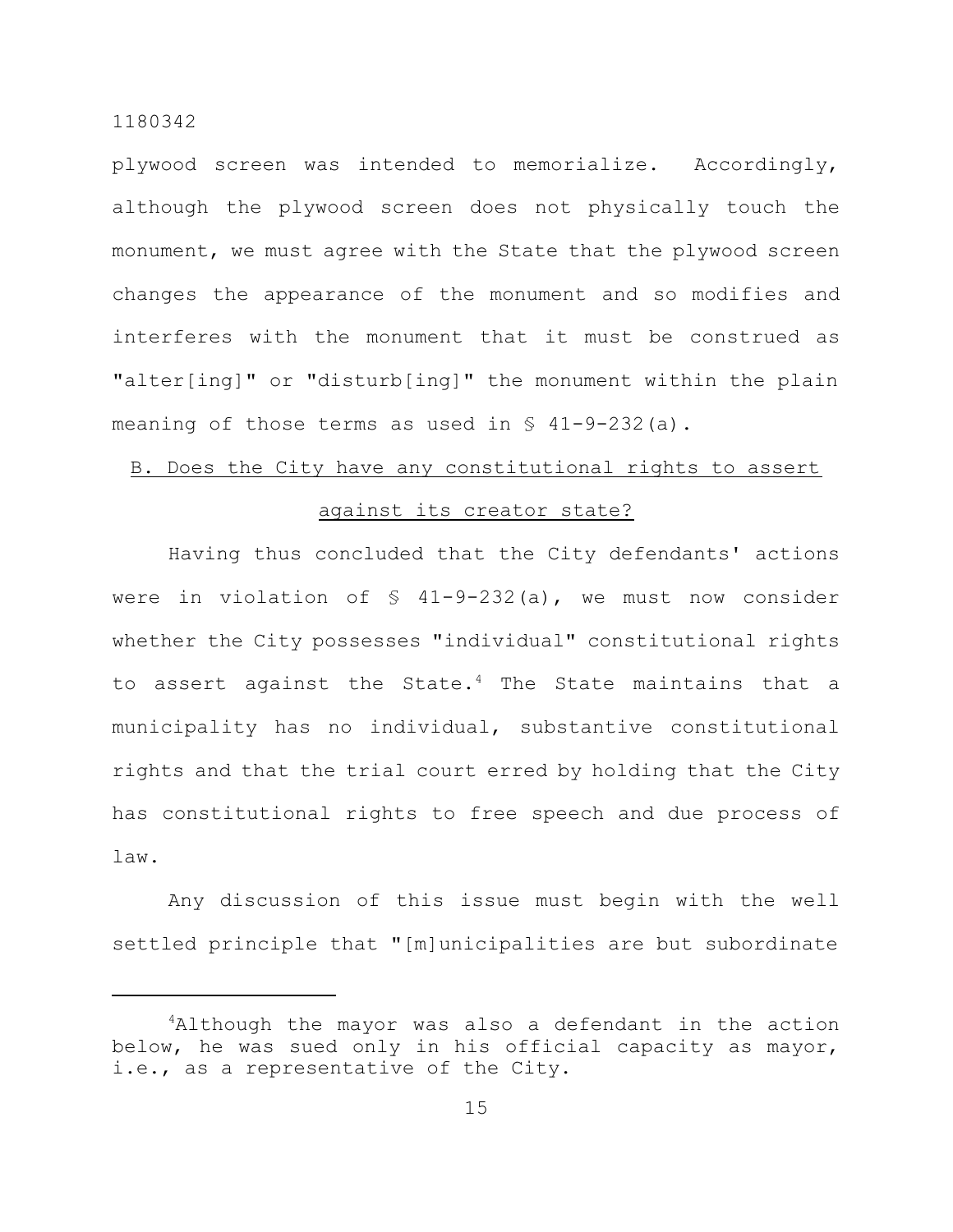departments of state government." Alexander v. State ex rel. Carver, 274 Ala. 441, 443, 150 So. 2d 204, 206 (1963) (citing Ex parte Rowe, 4 Ala. App. 254, 59 So. 69 (1912)). As "mere instrumentalities of the state," municipalities possess "only such powers as may have been delegated to them by the legislature." City of Leeds v. Town of Moody, 294 Ala. 496, 501, 319 So. 2d 242, 246 (1975) (citing State ex rel. Britton v. Harris, 259 Ala. 368, 371, 67 So.2d 26, 28 (1953)). See also Winter v. Cain, 279 Ala. 481, 487, 187 So. 2d 237, 242 (1966) ("'A municipal corporation is but a creature of the State, existing under and by virtue of authority and power granted by the State.'" (quoting Hurvich v. City of Birmingham, 35 Ala. App. 341, 343, 46 So. 2d 577, 579 (1950))); and Alexander, 274 Ala. at 443, 150 So. 2d at 206 ("Counties and cities are political subdivisions of the state, each created by sovereign power in accordance with sovereign will, and each exercising such power, and only such power, as is conferred upon it by law." (citing Trailway Oil Co. v. City of Mobile, 271 Ala. 218, 122 So. 2d 757 (1960)).

The United States Supreme Court addressed the issue presented in this appeal in Williams v. Mayor & City Council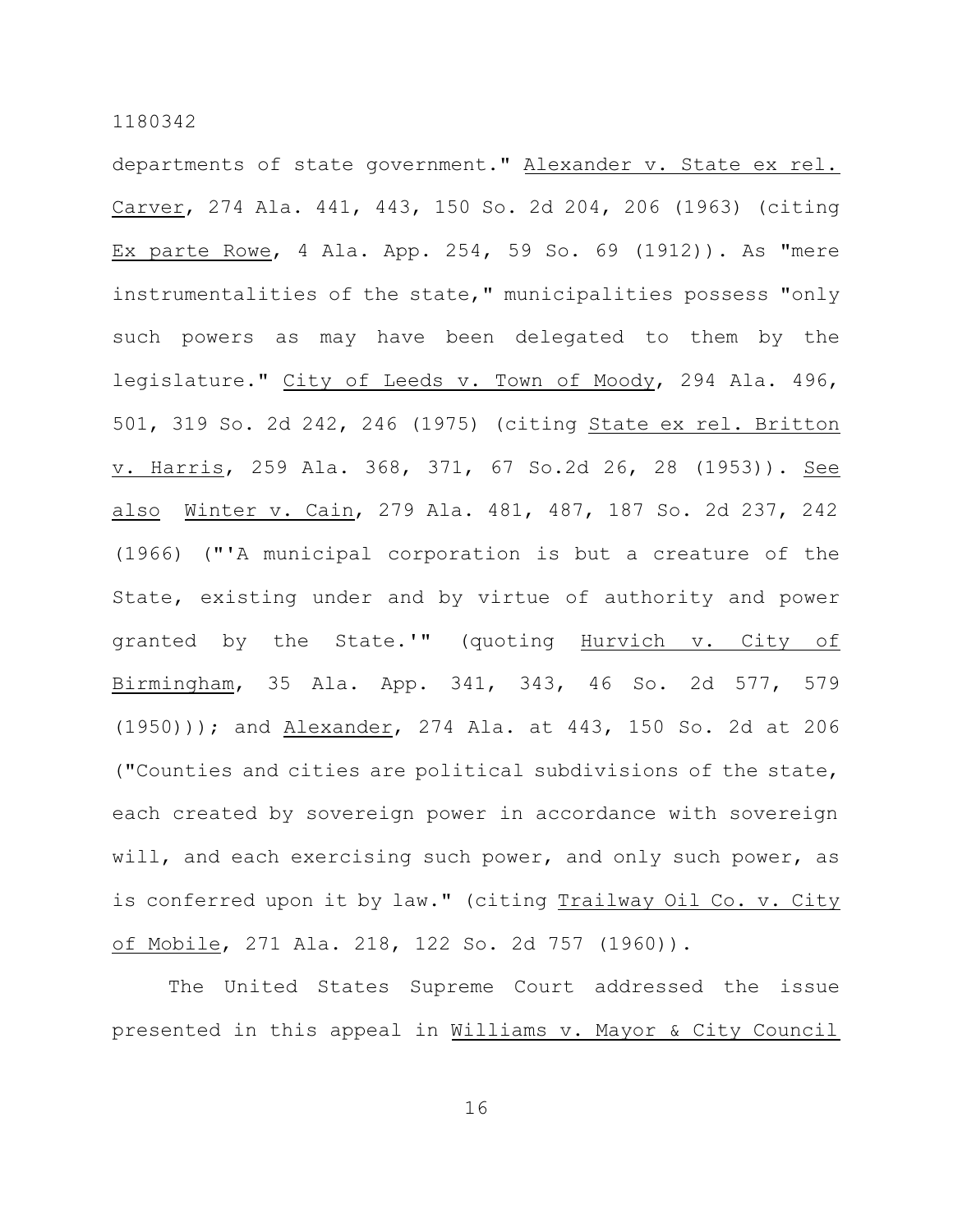of Baltimore, 289 U.S. 36 (1933). In that case, Baltimore's mayor and city council challenged a Maryland state statute exempting certain railroad property from taxation, arguing that the statute was unconstitutional under the Equal Protection Clause of the Fourteenth Amendment. The United States Supreme Court succinctly rejected this argument, holding: "A municipal corporation, created by a state for the better ordering of government, has no privileges or immunities under the Federal Constitution which it may invoke in opposition to the will of its creator." Williams, 289 U.S. at 40 (citing, among several cases, Trenton v. New Jersey, 262 U.S. 182 (1923) (holding that the city of Trenton, New Jersey, could not invoke the Due Process Clause of the Fourteenth Amendment against the State of New Jersey)). Relying on this well established general rule, the State argues that the circuit court clearly erred by holding that the City had constitutional rights or privileges to assert in opposition to the State.

Despite this clear legal authority, the circuit court concluded that the City had a "legally protected right to free speech." The circuit court based its holding on the United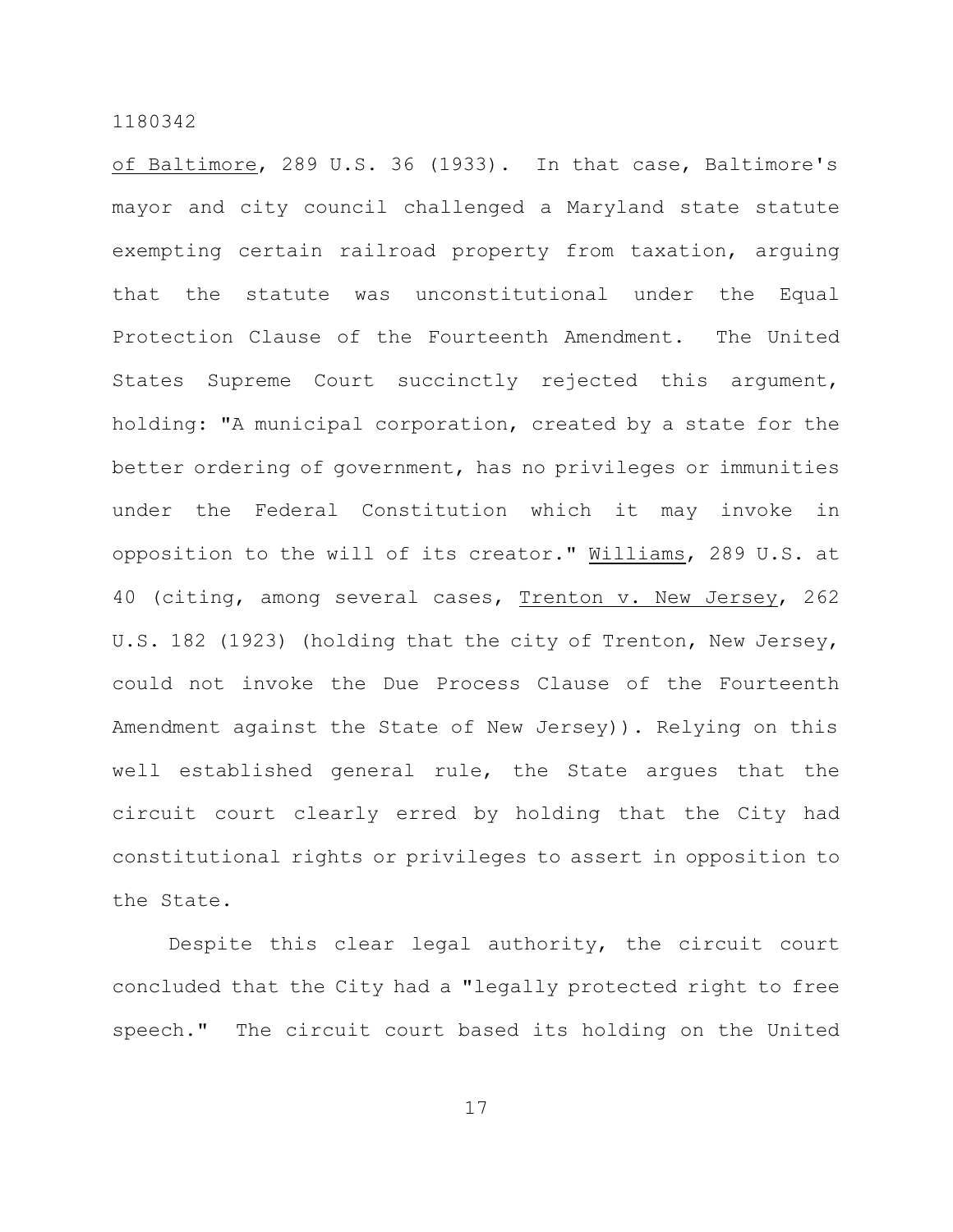States Supreme Court's decisions in Walker v. Texas Division, Sons of Confederate Veterans, Inc., 576 U.S. , 135 S.Ct. 2239 (2015), and Pleasant Grove City v. Summum, 555 U.S. 460 (2009), both of which concern application of the "government speech" doctrine. The circuit court relied on statements in Summum discussing the government-speech doctrine, in which the Supreme Court stated that "[a] government entity has the right to 'speak for itself'" and that it is "'entitled to say what it wishes'" and "to select the views that it wants to express." Summum, 555 U.S. at 467-68 (quoting Regents of Univ. of Wis. Sys. v. Southworth, 529 U.S. 217, 229 (2000), and Rosenberger v. Rector & Visitors of Univ. of Va., 515 U.S. 819, 833 (1995), and citing Rust v. Sullivan, 500 U.S. 173, 194 (1991)). The circuit court concluded that the City defendants' display of the monument in Linn Park constituted government speech, and then, relying on Gomillion v. Lightfoot, 364 U.S. 339 (1960), the court held that the State could not force the City to speak a message that it did not wish to speak. In essence, the circuit court concluded that the City's exercise of government speech also conveyed upon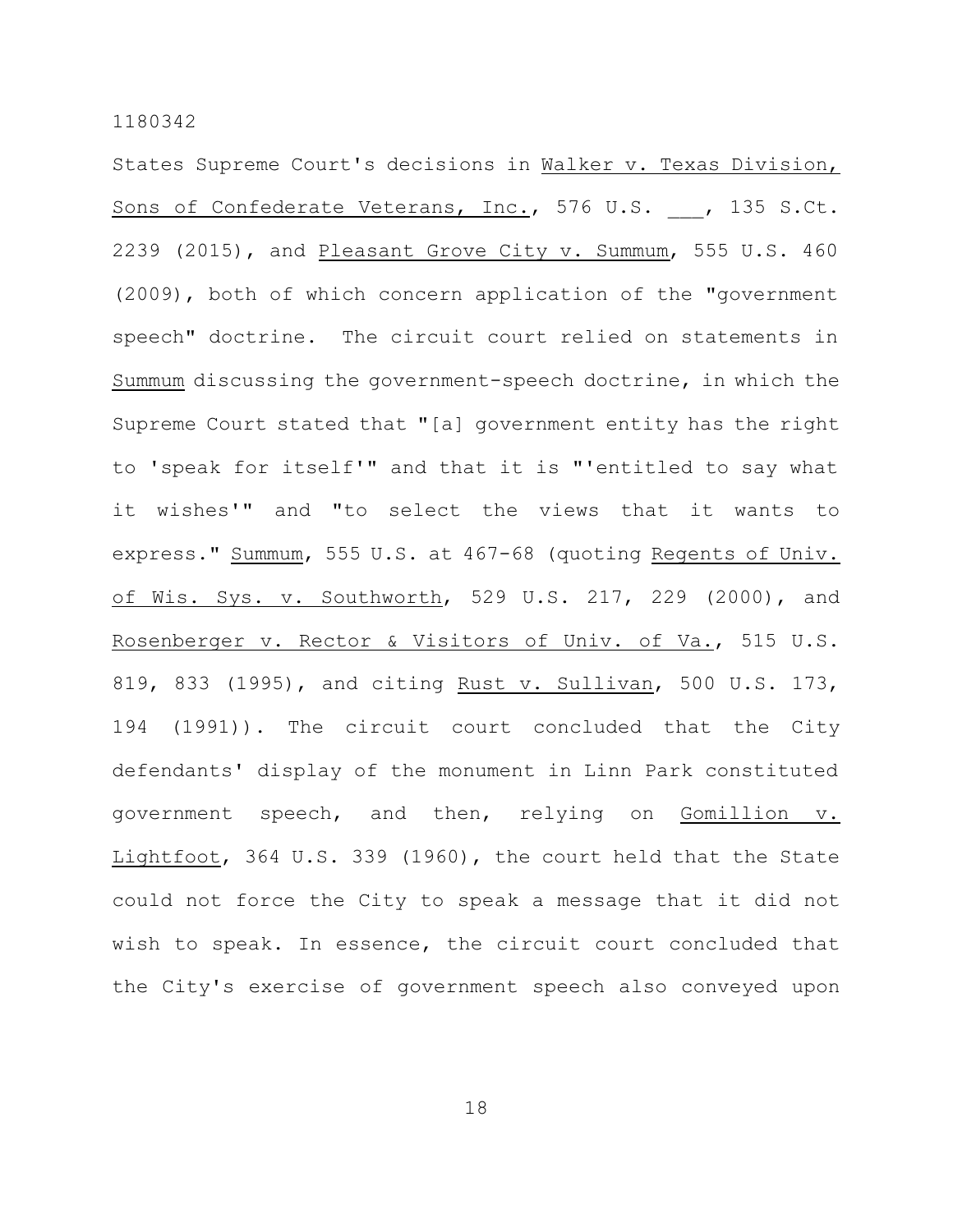the City the right to "free speech" under the First Amendment. This is a misunderstanding of the government-speech doctrine.

The government-speech doctrine recognizes that a government entity may "engag[e] in their own expressive conduct" and that "[a] government entity has the right to 'speak for itself.'" Summum, 555 U.S. at 467 (quoting Southworth, 529 U.S. at 229). However, a determination that a certain form of expression is government speech means that the "Free Speech Clause has no application." Summum, 555 U.S. at 467. "The Free Speech Clause restricts government regulation of private speech; it does not regulate government speech." Id. (Emphasis added.)

For example, in Summum, supra, the United States Supreme Court considered whether "the Free Speech Clause of the First Amendment entitles a private group to insist that a municipality permit it to place a permanent monument in a city park in which other donated monuments were previously erected." 555 U.S. at 464 (emphasis added). The Court held that "the placement of a permanent monument in a public park is best viewed as a form of government speech and is therefore not subject to scrutiny under the Free Speech Clause." Id.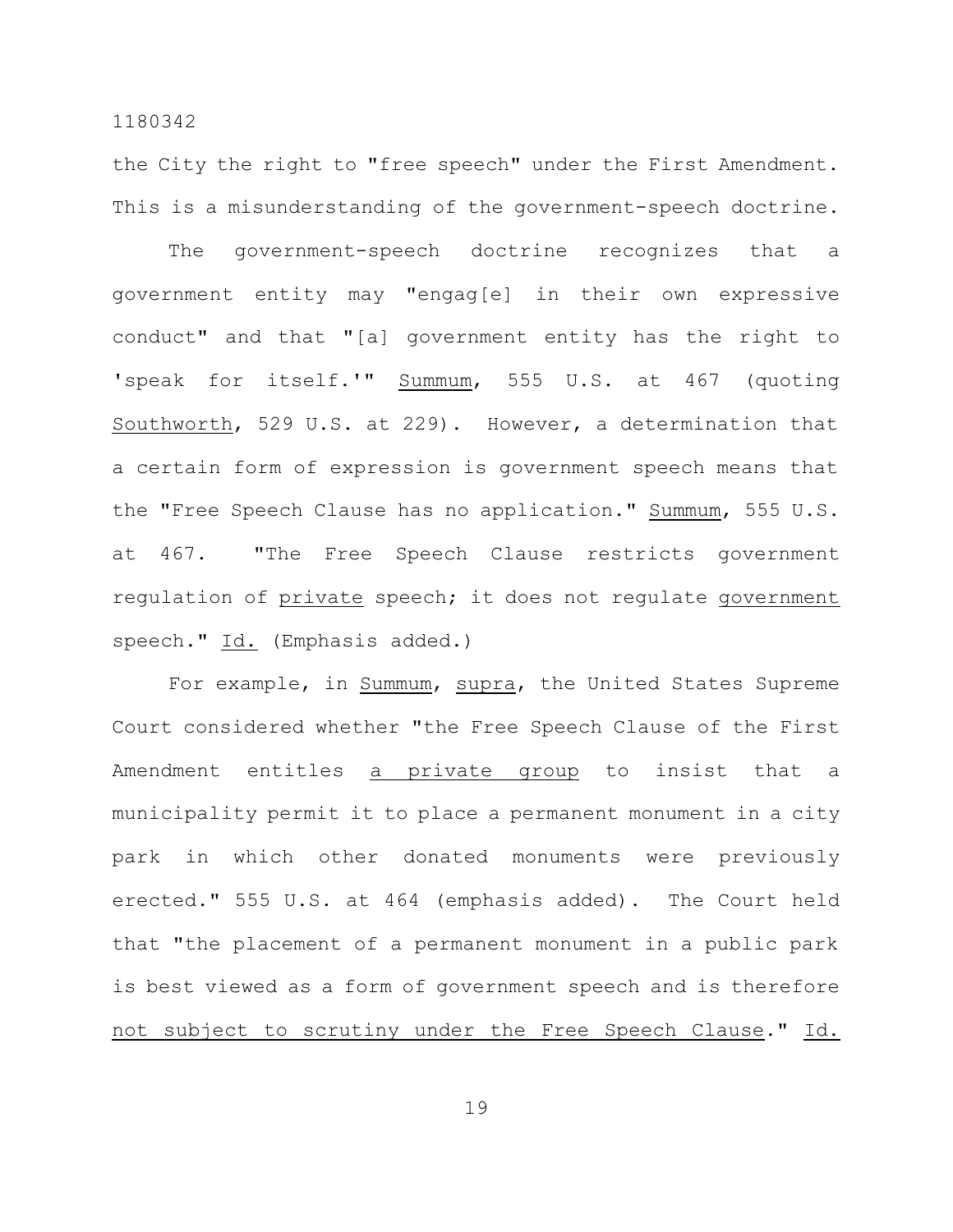(emphasis added). In Walker, supra, the United States Supreme Court considered whether the "Constitution's free speech guarantees" were violated when the Texas Department of Motor Vehicles Board rejected a private group's proposed specialty license-plate design. 576 U.S. at , 135 S.Ct. at 2244. The Court held that "specialty license plates issued pursuant to Texas's statutory scheme convey government speech" and, therefore, that such speech "'[was] not subject to scrutiny under the Free Speech Clause." 576 U.S. at \_\_\_, 135 S.Ct. at 2246, 2247 (quoting Summum, 555 U.S. at 464). Nothing in Summum, Walker, or any authority cited by the City defendants supports the circuit court's conclusion that a government entity's ability to "speak" or to engage in expression confers on that government entity the rights and protections included in the Free Speech Clause of the First Amendment.

Likewise, the circuit court's reliance on Gomillion, supra, is misplaced. In that case, individual citizens of Tuskegee brought an action challenging the constitutionality of Local Act No. 140, which was passed by the Alabama Legislature in 1957. Act No. 140 redefined the boundaries of the City of Tuskegee so that it excluded almost every African-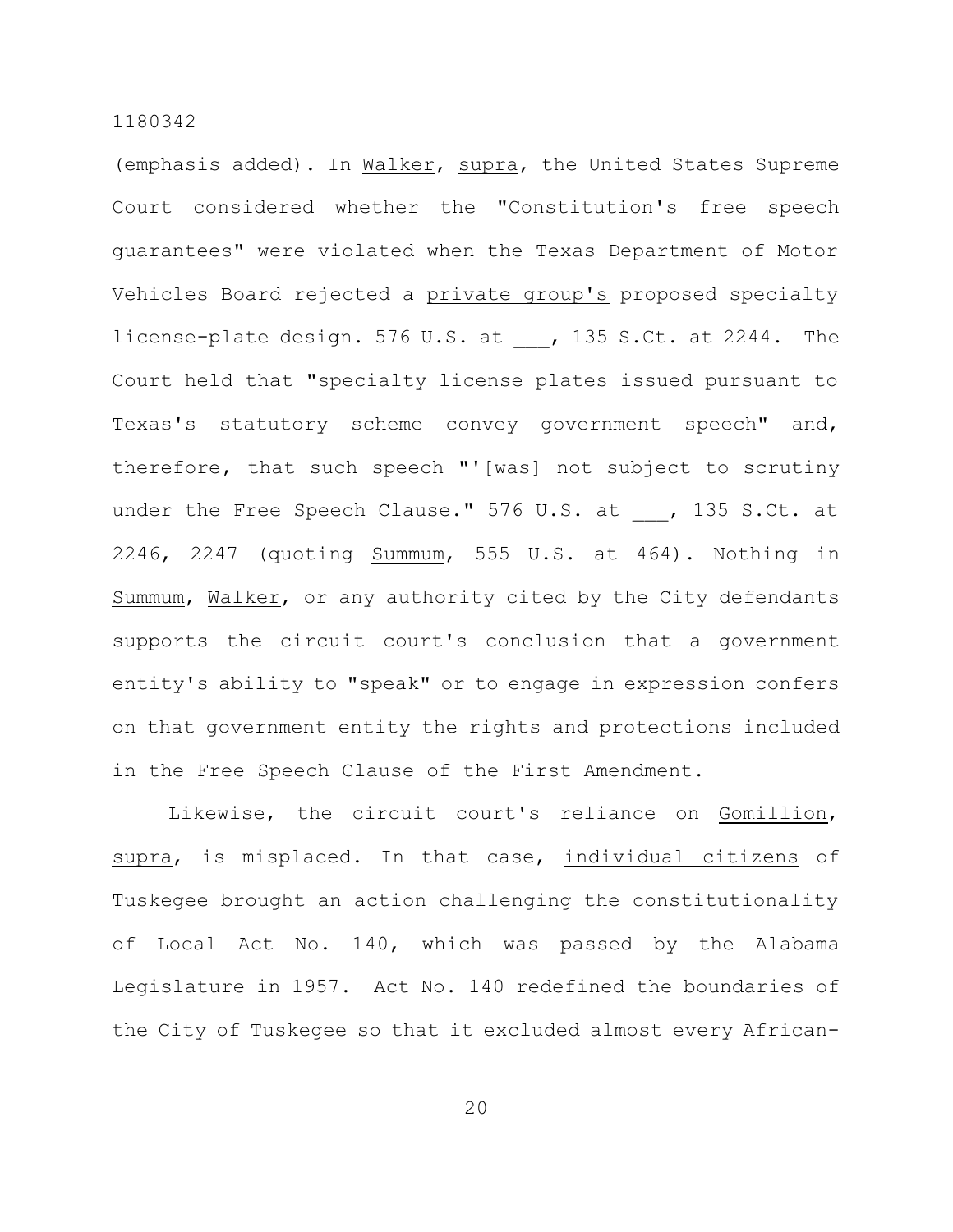American who had lived within the boundaries of the city before those boundaries were redefined. The individual citizens who had been excluded from the city's boundaries – so that they were no longer permitted to participate in municipal elections –- brought an action seeking a judgment declaring that Act No. 140 violated the "Due Process and Equal Protection Clauses of the Fourteenth Amendment to the Constitution"; they also alleged that Act No. 140, if allowed to stand, would "deny them the right to vote in defiance of the Fifteenth Amendment." Gomillion, 364 U.S. at 340. The district court dismissed the action, holding that it "'[had] no control over, no supervision over, and no power to change any boundaries of municipal corporations fixed by a duly convened and elected legislative body, acting for the people in the State of Alabama.'" 364 U.S. at 340-41. The United States Court of Appeals for the Fifth Circuit affirmed that decision, and, on appeal before the United States Supreme Court, the State argued that its power to "establish, destroy, or reorganize by contraction or expansion its political subdivisions" was unrestricted, even by the United States Constitution. 364 U.S. at 342. Although the Supreme Court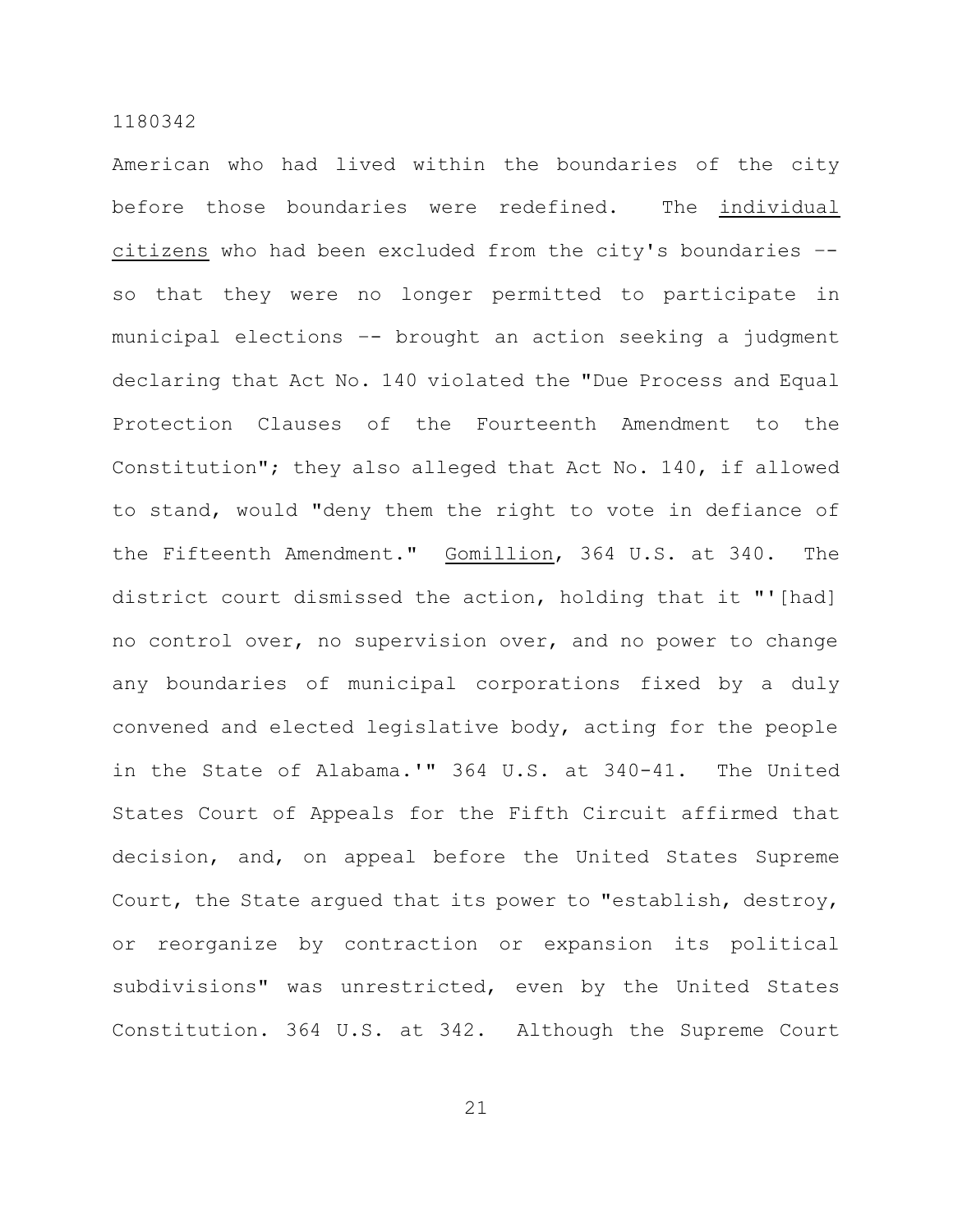"recognize[d] the breadth and importance of this aspect of the State's power," id., the Court rejected that argument as a misconception of the "reach and rule" of decisions such as Hunter v. City of Pittsburgh, 207 U.S. 161 (1907), which contained sweeping statements concerning the state's "supremacy" over its municipal corporations. See, e.g., Hunter, 207 U.S. at 178-79 (in discussing the state's power over its municipalities, the Court stated: "The state, ... at its pleasure, may modify or withdraw all such powers [conferred upon municipal corporations], may take without compensation such property, hold it itself, or vest it in other agencies, expand or contract the territorial area, unite the whole or a part of it with another municipality, repeal the charter and destroy the corporation. All this may be done, conditionally or unconditionally, with or without the consent of the citizens, or even against their protest. In all these respects the state is supreme, and its legislative body, conforming its action to the state Constitution, may do as it will, unrestrained by any provision of the Constitution of the United States.").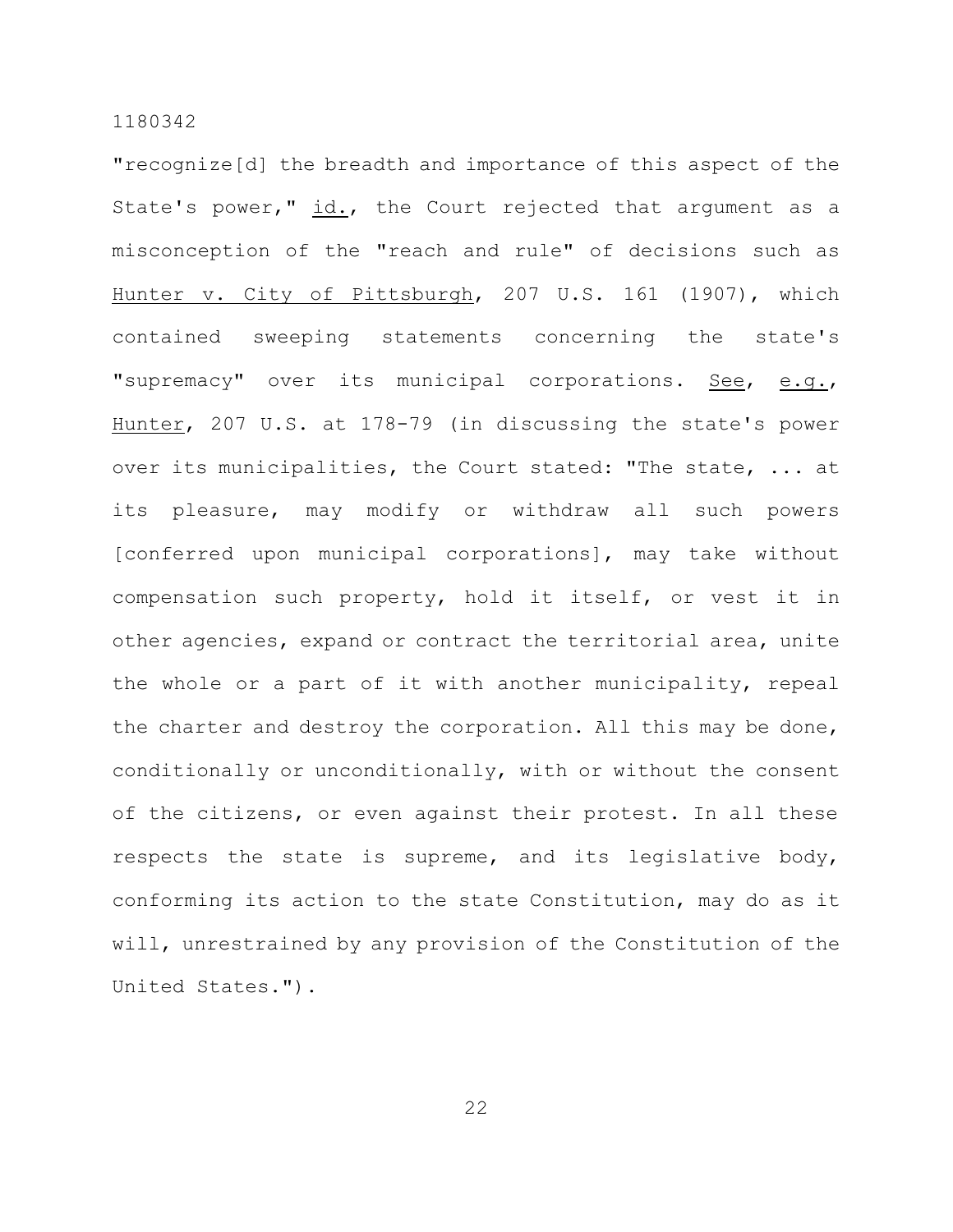The Supreme Court then stated that cases involving a state's power over its municipalities should be viewed with special attention to the particular context of those cases:

"Particularly in dealing with claims under broad provisions of the Constitution, which derive content by an interpretive process of inclusion and exclusion, it is imperative that generalizations, based on and qualified by the concrete situations that gave rise to them, must not be applied out of context in disregard of variant controlling facts. Thus, a correct reading of the seemingly unconfined dicta of Hunter and kindred cases is not that the State has plenary power to manipulate in every conceivable way, for every conceivable purpose, the affairs of its municipal corporations, but rather that the State's authority is unrestrained by the particular prohibitions of the Constitution considered in those cases.

"....

"... [T]he Court has never acknowledged that the States have power to do as they will with municipal corporations regardless of consequences. Legislative control of municipalities, no less than other state power, lies within the scope of relevant limitations imposed by the United States Constitution."

Gomillion, 364 U.S. at 343–45.

The circuit court, focusing on this language from Gomillion, held that the State was impermissibly attempting to assert its power over the City to force the City to speak a message, through the monument, that the City did not wish to speak. However, the ultimate holding in Gomillion was that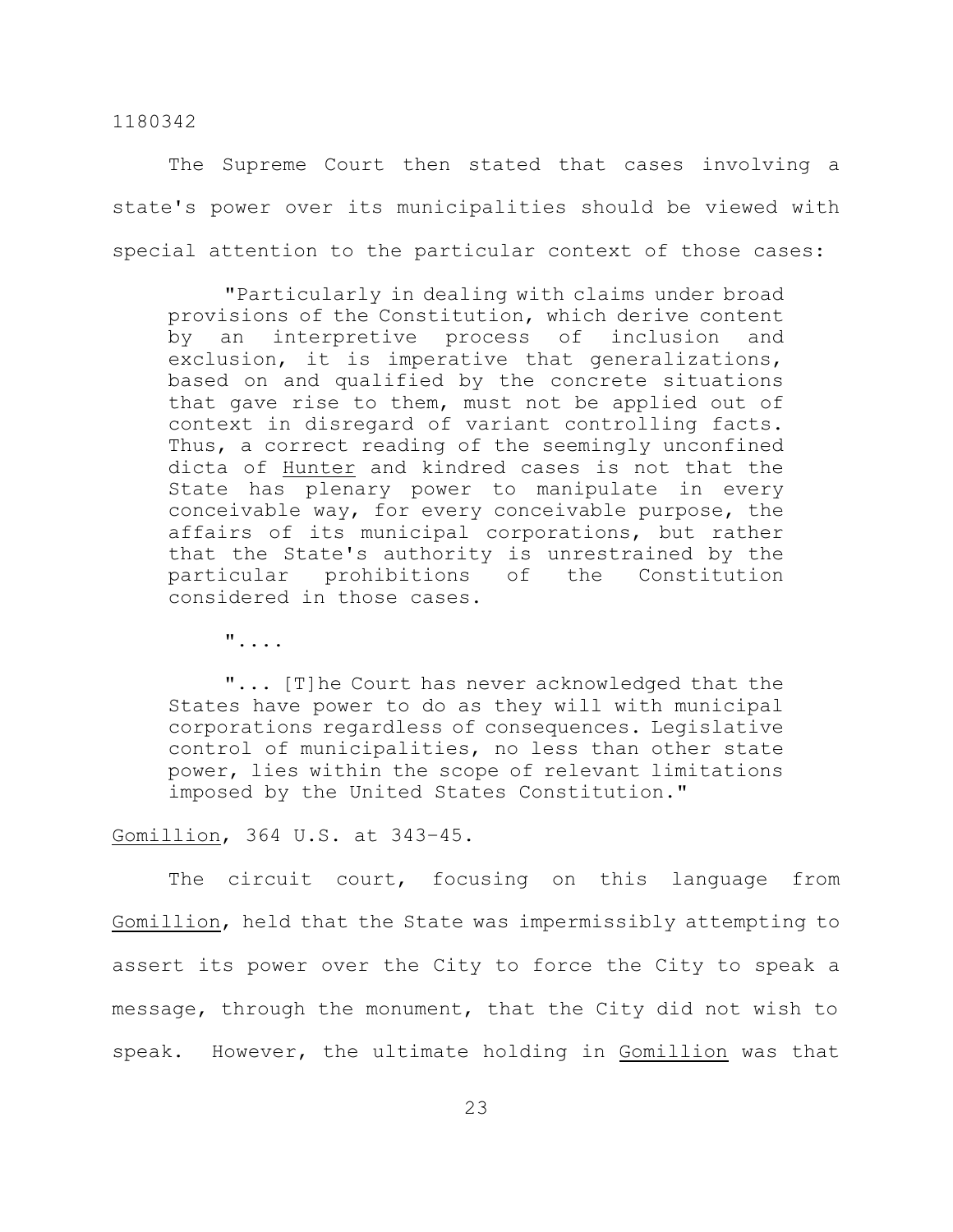legislative power over municipalities, "extensive though it is, is met and overcome by the Fifteenth Amendment to the Constitution of the United States, which forbids a State from passing any law which deprives a citizen of his vote because of his race." Gomillion, 364 U.S. at 345 (emphasis added). Thus, Gomillion stands for nothing more, as far as it concerns the present case, than the uncontroversial conclusion that a state's extensive power and control over its municipalities, through its legislature, does not extend so far as to permit the invasion of an individual citizen's rights under the United States Constitution. Unlike the present case, the plaintiffs in Gomillion were individual citizens and there was no question that those plaintiffs had individual rights under the United States Constitution.

Gomillion simply does not address the question presented in this case: Whether a municipality possesses any "individual" constitutional rights that it may assert against its creator state. Although certain parts of Gomillion, taken out of context, appear to support the circuit court's general conclusion that a state's power to control its municipalities is limited by the United States Constitution, Gomillion itself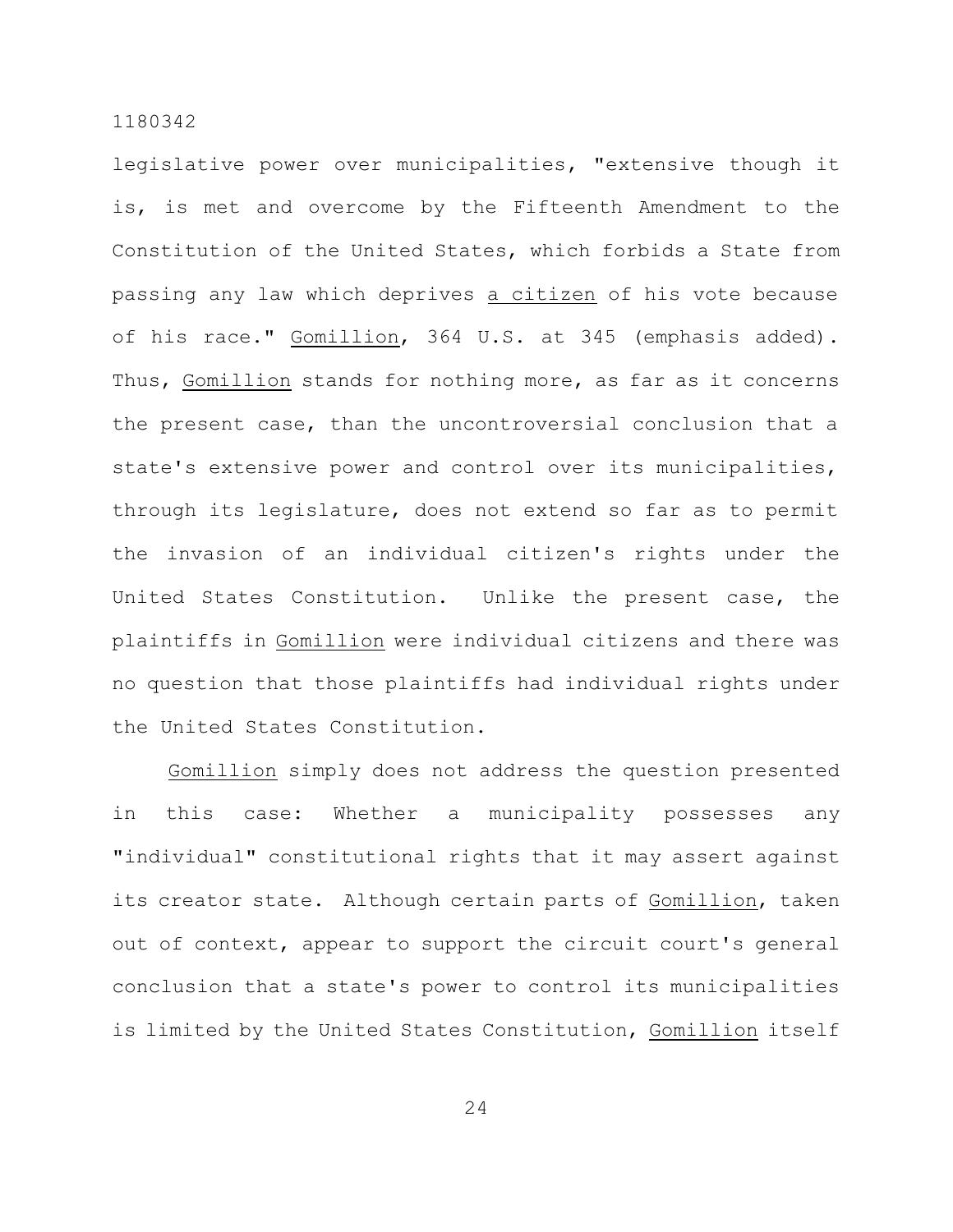instructs that such "generalizations" must be considered in context of the decision as a whole in light of the "concrete situations that gave rise to them." 364 U.S. at 344. Considering the Gomillion decision as a whole, it does not provide any support for the circuit court's conclusion that a municipality itself possesses any individual constitutional rights that it may assert against the state.

We recognize that the United States Supreme Court has held that "First Amendment protection extends to corporations," Citizens United v. Federal Election Comm'n, 558 U.S. 310, 342 (2010) (citing, among numerous authorities, First National Bank of Boston v. Bellotti, 435 U.S. 765, 778, n.14 (1978)), and that the City is a municipal corporation. However, the Supreme Court, in Ysursa v. Pocatello Education Ass'n, 555 U.S. 353 (2009), rejected the idea that municipalities may be analogized to private corporations for free-speech purposes. In Ysursa, Idaho enacted a statute that permitted public employees to authorize payroll deductions for general union dues but prohibited payroll deductions for union political activities. A group of unions representing Idaho public employees challenged the limitation, arguing that it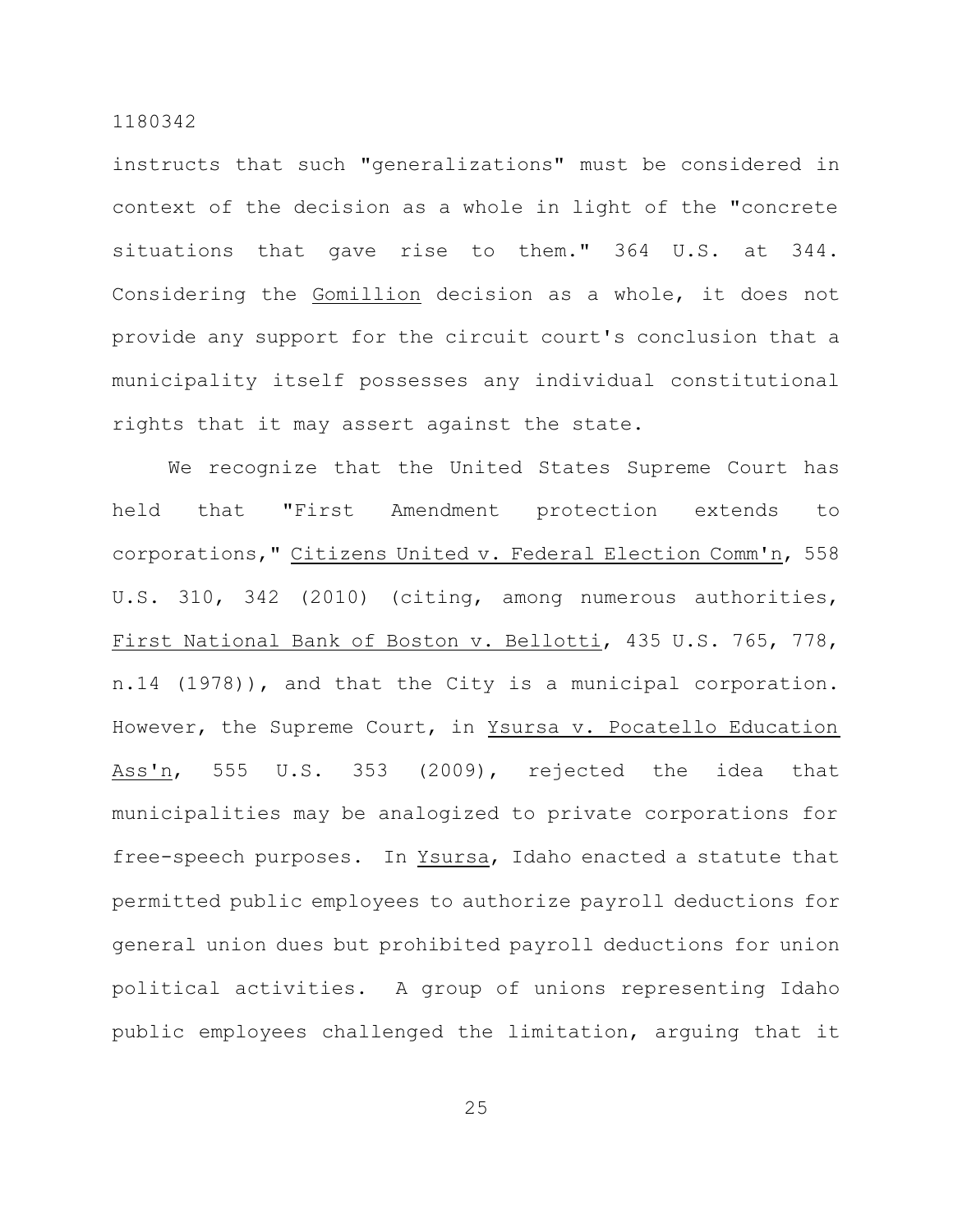"violated their First Amendment rights when applied to county, municipal, school district, and other local public employers." 555 U.S. at 355. The Court initially noted that the First Amendment prohibits the government from abridging the freedom of speech, but "it does not confer an affirmative right to use government payroll mechanisms for the purpose of obtaining funds for expression." Id. The Court then stated:

"Idaho's law does not restrict political speech, but rather declines to promote that speech by allowing public employee checkoffs for political activities. Such a decision is reasonable in light of the State's interest in avoiding the appearance that carrying out the public's business is tainted by partisan political activity. That interest extends to government at the local as well as state level, and nothing in the First Amendment prevents a State from determining that its political subdivisions may not provide payroll deductions for political activities."

555 U.S. at 355.

In concluding that the ban was valid at the local level, the Ysursa Court rejected the unions' argument that the State of Idaho was "obstructing speech in the local governments' payroll systems." 555 U.S. at 362. The Court noted that "State political subdivisions are 'merely ... department[s] of the State, and the State may withhold, grant or withdraw powers and privileges as it sees fit.'" Id. (quoting Trenton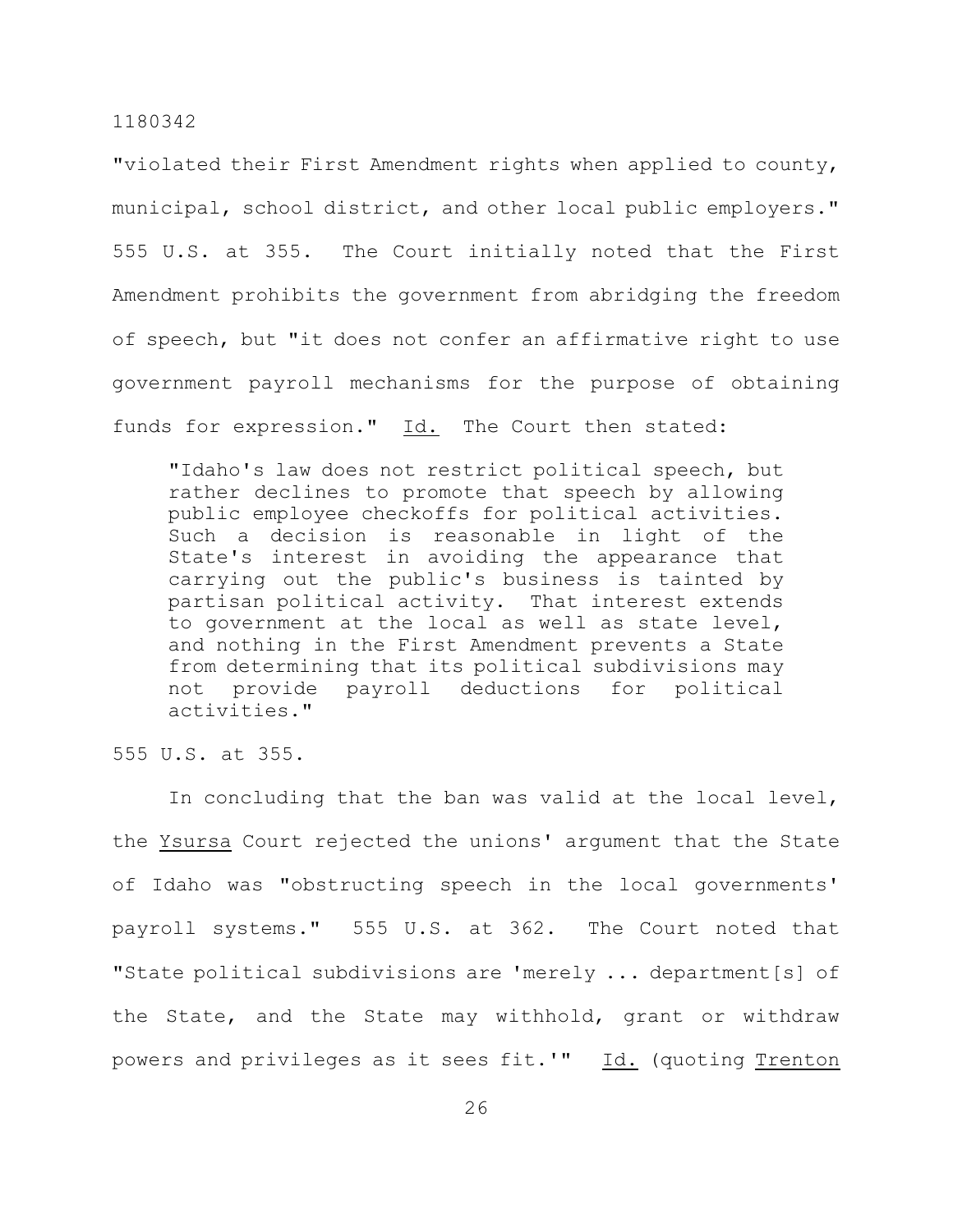v. New Jersey, 262 U.S. at 187). Then, in distinguishing a privately owned electric utility from a political subdivision of the state, the Court stated:

"A private corporation enjoys constitutional protections, see First Nat. Bank of Boston v. Bellotti, 435 U.S. 765, 778, n. 14 (1978), but a political subdivision, 'created by a state for the better ordering of government, has no privileges or immunities under the federal constitution which it may invoke in opposition to the will of its creator.' Williams v. Mayor of Baltimore, 289 U.S. 36, 40 (1933); see Trenton v. New Jersey, supra, at 185 ...."

#### Ysursa, 555 U.S. at 363.

Thus, the Supreme Court has firmly, and recently, rejected any notion that a subdivision of the state has any "'privileges or immunities under the federal constitution which it may invoke in opposition to the will of its creator.'" Id. (quoting Williams v. Mayor of Baltimore, 289 U.S. 36, 40 (1933)).

Although the above analysis addresses the circuit court's conclusion that the City has a right to free speech under the First Amendment, the same general rule from Williams applies to the circuit court's conclusion that the City has a legally protected right to due process under the Fourteenth Amendment to the United States Constitution. In support of this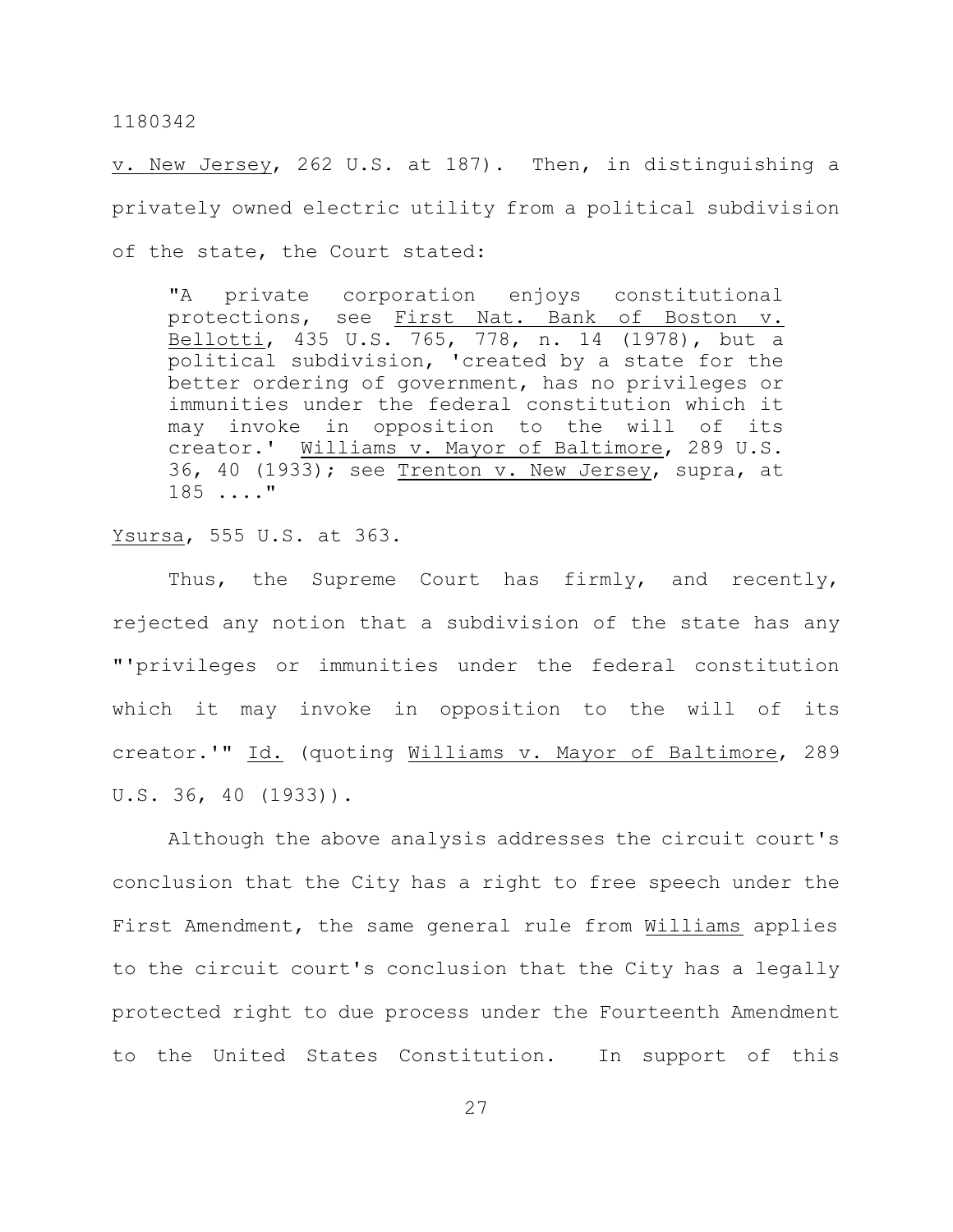conclusion, the circuit court relied on Gomillion. But, as discussed above, Gomillion simply did not speak to the question whether a municipality, or any other subordinate political subdivision of the state, has "individual" rights under the United States Constitution that it could assert against its creator state. Further, Gomillion itself instructs that earlier decisions discussing a state's power over its municipalities should be construed as holding only that "the State's authority is unrestrained [as against its political subdivisions] by the particular prohibitions of the Constitution considered in those cases." 364 U.S. at 344. The Supreme Court in Trenton, supra, held that the city could not bring a claim under the Due Process Clause of the Fourteenth Amendment. See Trenton, 262 U.S. at 188. Thus, even under the broadest reading of Gomillion, we must conclude that the Supreme Court has rejected the City's claim to any right in relation to its creator state to due process of law under the Fourteenth Amendment.

In their appellate brief to this Court, the City defendants cite several decisions from the United States Supreme Court that, they say, support a conclusion that the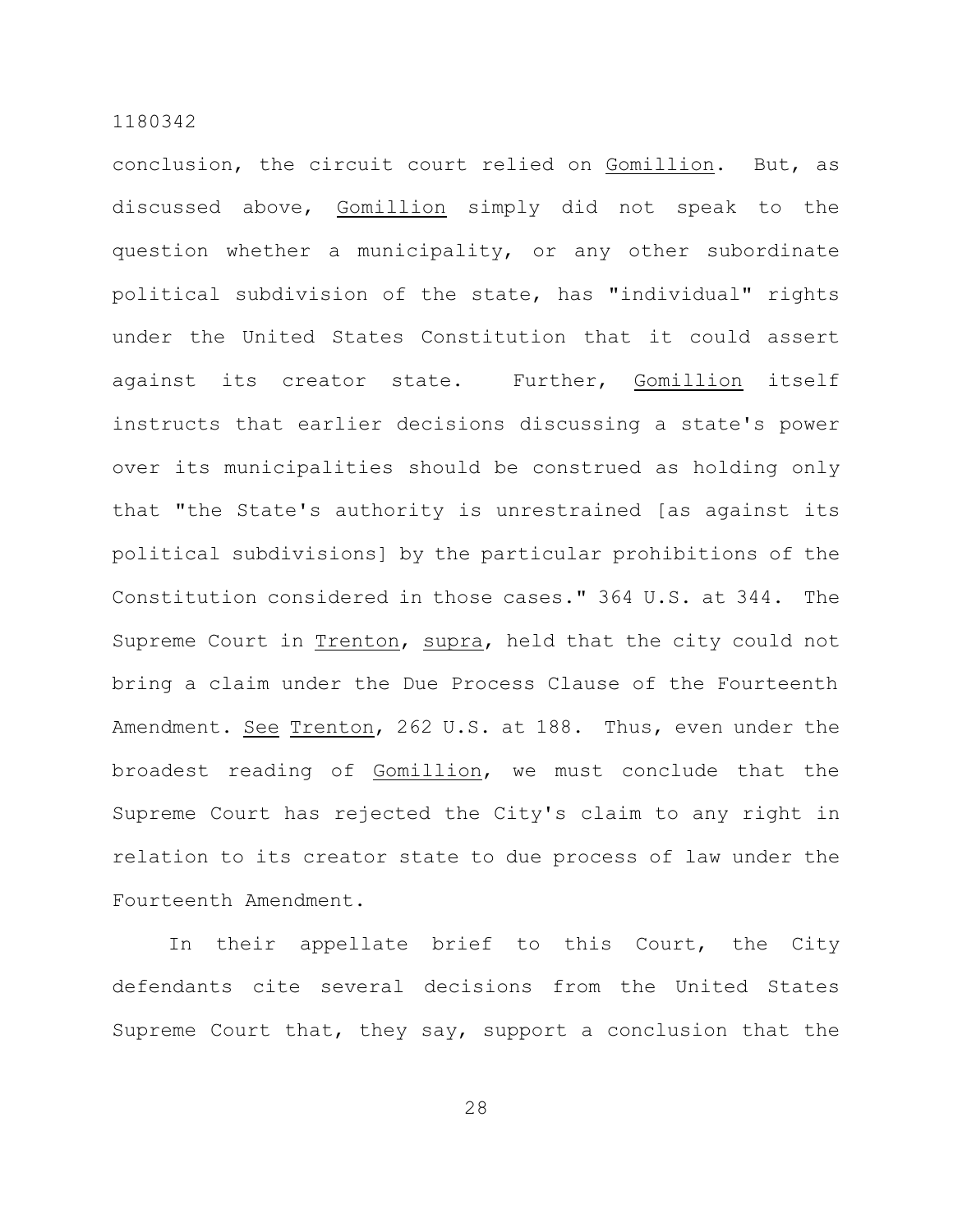Supreme Court has at least implicitly held that a political subdivision of the state may bring an equal-protection claim against its creator state.<sup>5</sup> See Washington v. Seattle Sch. Dist. No. 1, 458 U.S. 457 (1982)(local school district initiated suit against the State of Washington challenging the constitutionality of a state law; the United States and several community organizations intervened in support of the school district, and the Supreme Court held that the state law violated the Equal Protection Clause of the Fourteenth Amendment); Romer v. Evans, 517 U.S. 620 (1996) (in an action initiated by certain individuals and municipalities challenging the constitutionality of a state law, the Supreme Court held that the state law violated the Equal Protection Clause of the Fourteenth Amendment); and Papasan v. Allain, 478 U.S. 265 (1986) (holding that a claim brought by local school officials and school children who challenged a state law as violating the Equal Protection Clause was not barred by the Eleventh Amendment but ultimately remanding that claim to

<sup>5</sup>Although the circuit court did not conclude that the City had any right to equal protection under the laws as provided in the Equal Protection Clause of the Fourteenth Amendment, the City defendants asserted below and on appeal that the Act violates the City's rights to equal protection under the law.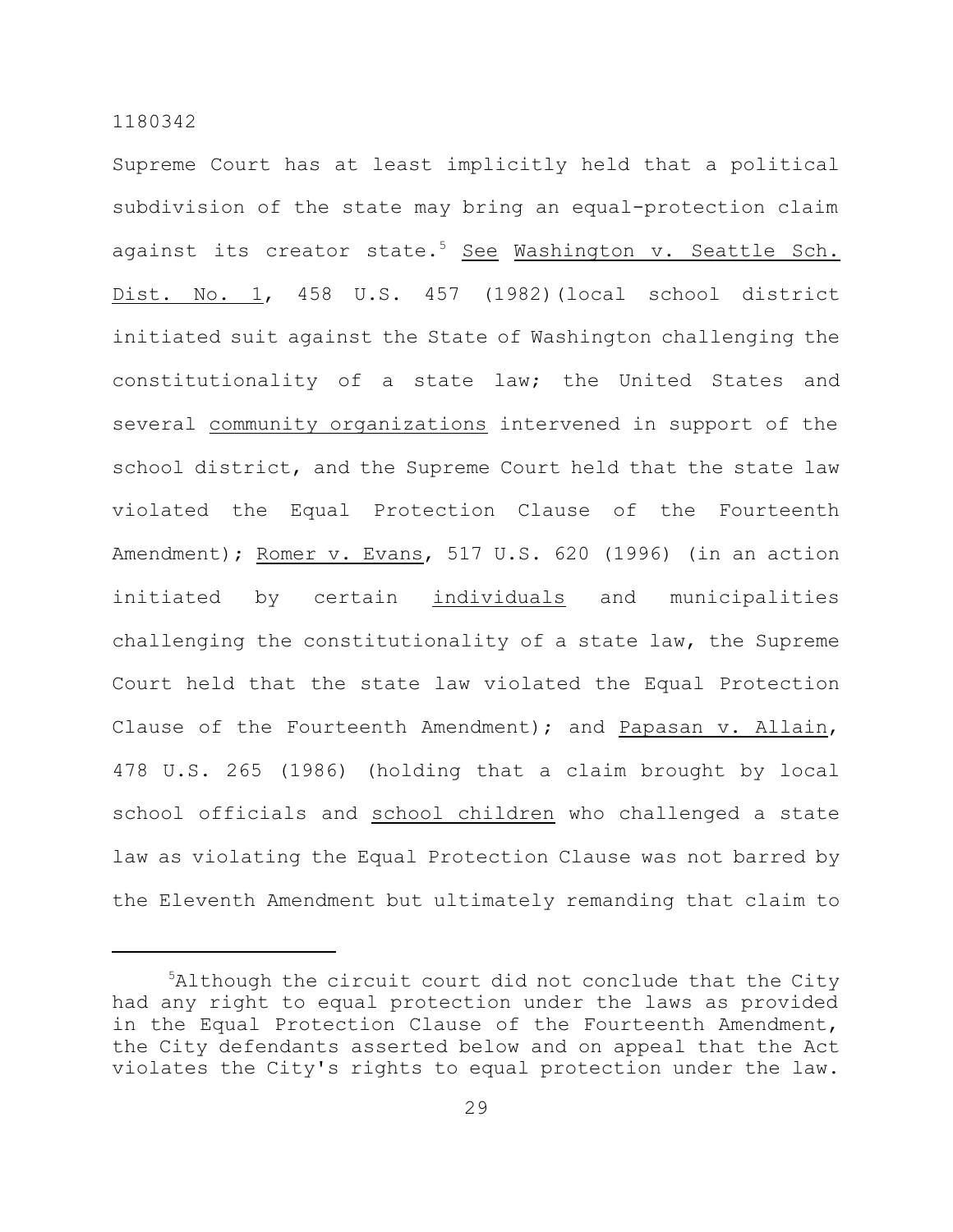a lower court for further proceedings). However, those cases are distinguishable from the present case because in Washington, Romer, and Papasan at least one plaintiff asserting a constitutional right to equal protection under the laws was an individual citizen and, therefore, there were without question individual constitutional rights at stake. As the City defendants acknowledge, those cases did not discuss whether any of the political subdivisions involved in the cases had any "individual" constitutional rights that could be asserted against their creator states, nor did the decisions include any discussion of the general rule set forth in Williams -- which specifically held that a municipality could not assert an equal-protection claim against its creator state -- or any discussion of Gomillion. Accordingly, those cases lend no support to the City defendants' position.

Equally unavailing to the City defendants' position are cases in which the Supreme Court and United States Courts of Appeals have addressed a claim brought by a political subdivision of the state, such as a municipality, against its creator state, alleging that a federal law preempted a state statute under the Supremacy Clause. See, e.g., Nixon v.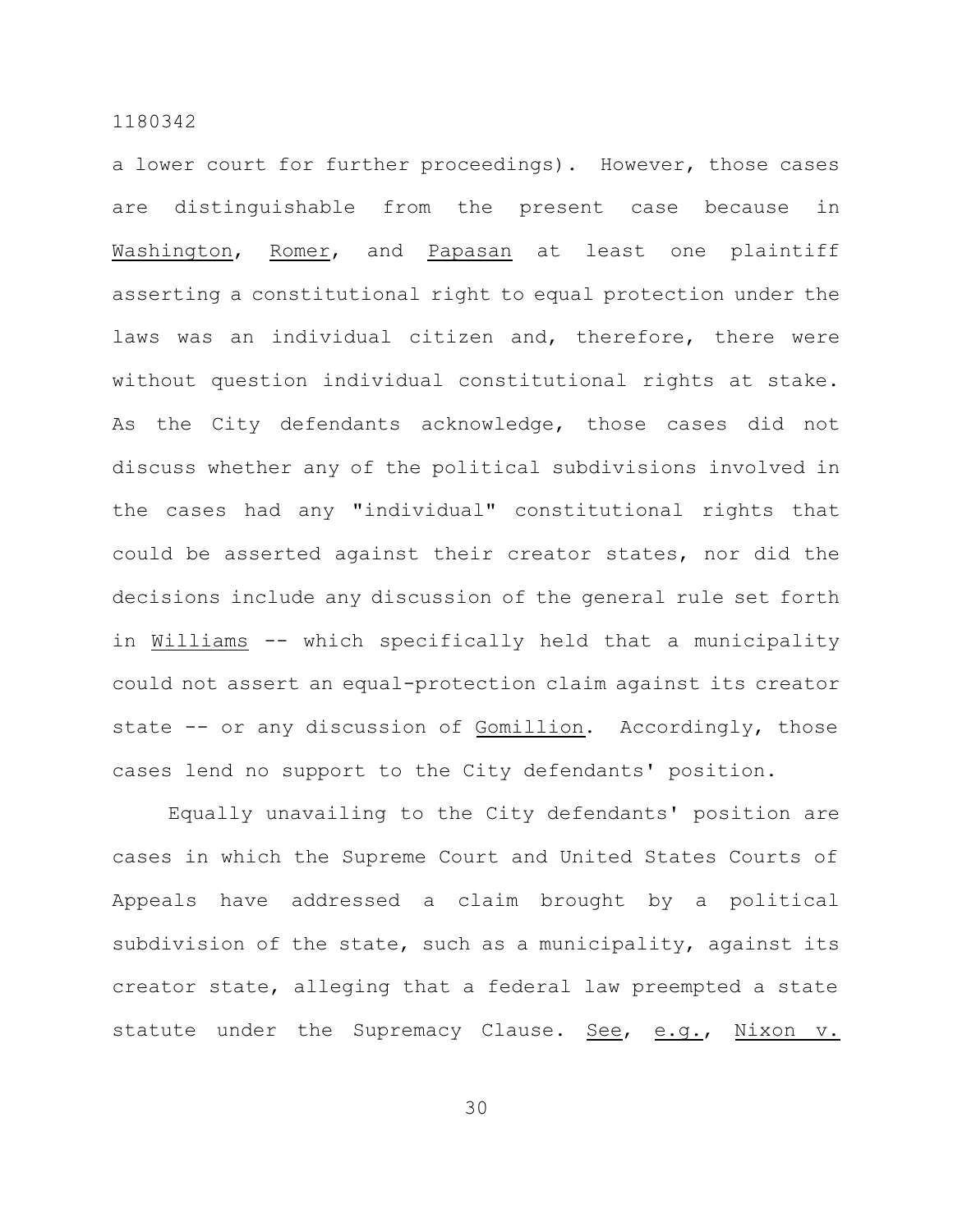Missouri Mun. League, 541 U.S. 125 (2004) (considering a municipality's challenge to a state statute under the Supremacy Clause); and Rogers v. Brockette, 588 F.2d 1057 (5th Cir. 1979) (holding that a political subdivision has standing to bring a Supremacy Clause claim challenging a state law when the subdivision claims to be the beneficiary of a federal law that allegedly conflicts with the state law). $6$  A conclusion that a municipality may enforce, through the Supremacy Clause, a federal statute that confers rights upon the municipality is clearly not a holding that a municipality possesses substantive rights and privileges under the United States

 $6$ Although some courts have addressed the question whether a subdivision of the state may sue its creator state as an issue of "standing," see, e.g., Rogers, supra, and City of Hugo v. Nichols, 656 F.3d 1251 (10th Cir. 2011), at least some of the courts that do so have recognized that "there is serious reason to doubt whether 'standing' in the Article III context is at issue in the **Trenton** and **Williams** line of cases." Nichols, 656 F.3d at 1255 n.4. Notably, Professors Wright, Miller, and Cooper have stated that the question whether a subdivision of a state may sue its creator state concerns the subdivision's substantive rights under the Constitution: "Political subdivisions generally are held to lack constitutional rights against the creating state. At times this conclusion is expressed as a lack of standing, although it would be better left to disposition as a matter of substantive constitutional law." 13B Charles A. Wright et al., Federal Practice and Procedure § 3531.11.1, Government Standing - States (3d ed. 2008).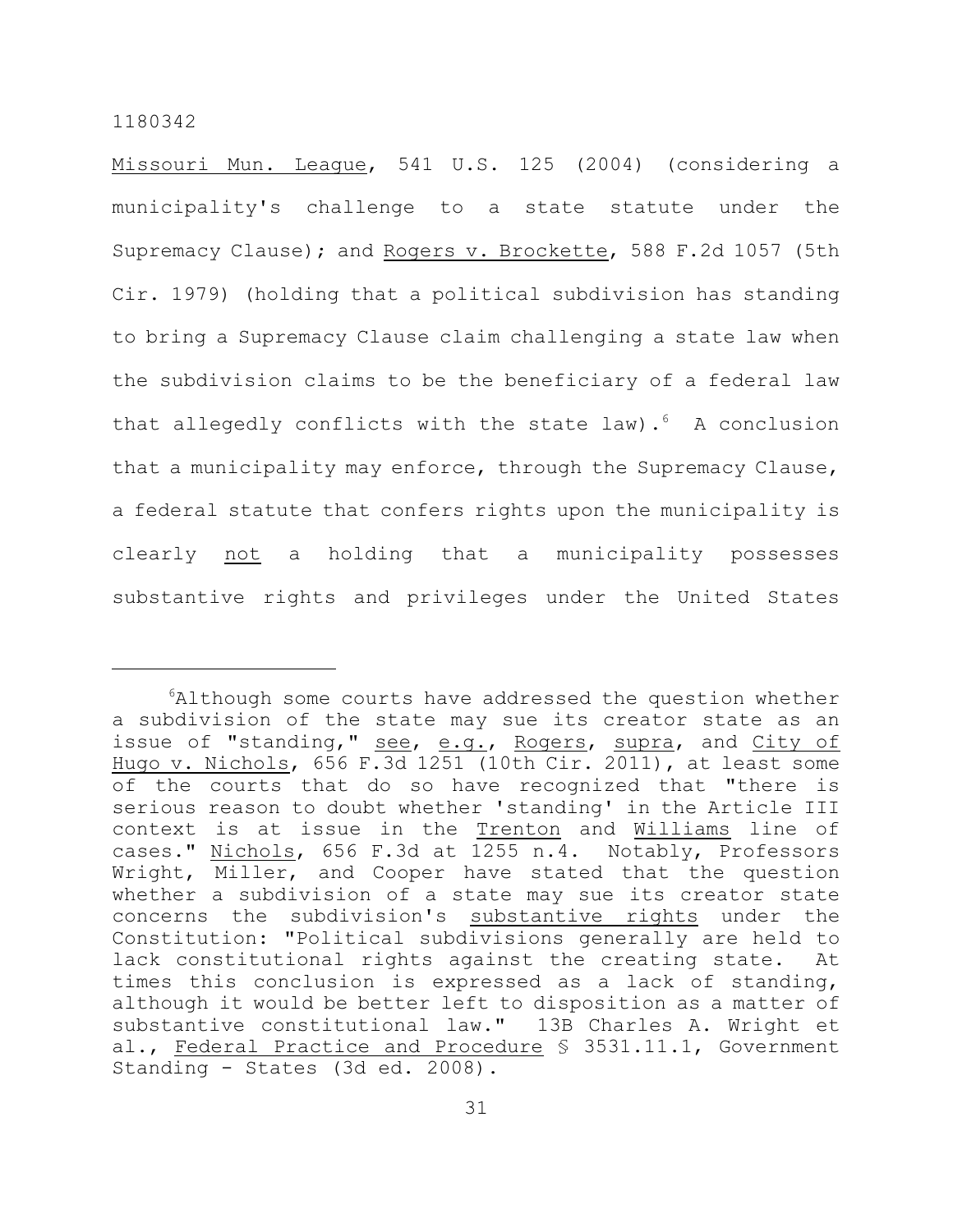Constitution -- such as the right to freedom of speech, due process of law, and equal protection under the laws -- that it may assert against its creator state -- especially in light of the general rule set forth in Williams. See City of Hugo v. Nichols, 656 F.3d 1251, 1256, 1257 (10th Cir. 2011) (noting that, consistent with Trenton and Williams, a "'municipality may not bring a constitutional challenge against its creating state when the constitutional provision that supplies the basis for the complaint was written to protect individual rights,'" but recognizing that a claim brought pursuant to the Supremacy Clause was allowable when "the source of substantive rights [is] a federal statute directed at protecting political subdivisions, and the Supremacy Clause was invoked merely to guarantee, as a structural matter, that federal law predominates over conflicting state law" (quoting Branson Sch. Dist. RE-82 v. Romer, 161 F.3d 619, 628 (10th Cir. 1998))). Those decisions do not acknowledge, in any way, the existence of a substantive constitutional right that a municipality may assert against its creator state. See Nichols, 656 F.3d at 1257-58 (holding that a city could not bring a claim against its parent state "[b]ecause the claims at issue ... are based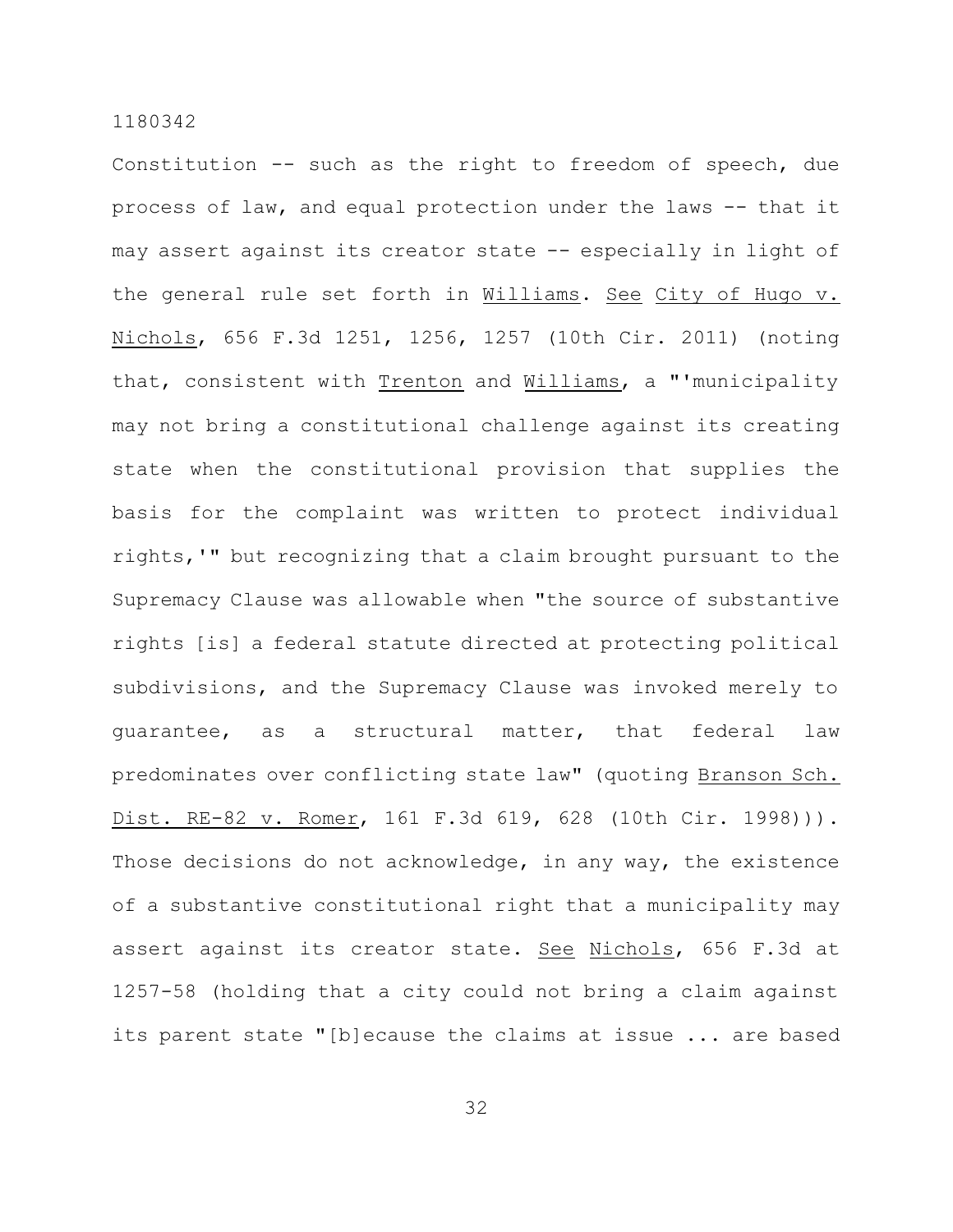on a substantive provision of the Constitution and because the Supreme Court has made clear that the Constitution does not contemplate the rights of political subdivisions as against their parent states").

To the extent the City defendants argue that the City has an independent right to free speech protected by the Alabama Constitution, we disagree. As we noted above, the City is merely a "political subdivision of the state," and having been created "by sovereign power in accordance with sovereign will" as expressed by the legislature, the City may exercise "such power, and only such power, as is conferred upon it by law." Alexander, 274 Ala. at 443, 150 So. 2d at 206 (citing Trailway Oil Co., 271 Ala. at 222, 122 So. 2d at 760). Cf. Alabama Power Co. v. Citizens of Alabama, 527 So. 2d 678, 683 (Ala. 1988) (noting that "[t]he municipality's only power to regulate utilities is the power granted to it by the Constitution or by state legislation" and that, "[t]herefore, if the city has the right to choose its utility supplier, that right must be found in the Constitution or in state legislation"). Section 4, Ala. Const. 1901, provides: "That no law shall be passed to curtail or restrain the liberty of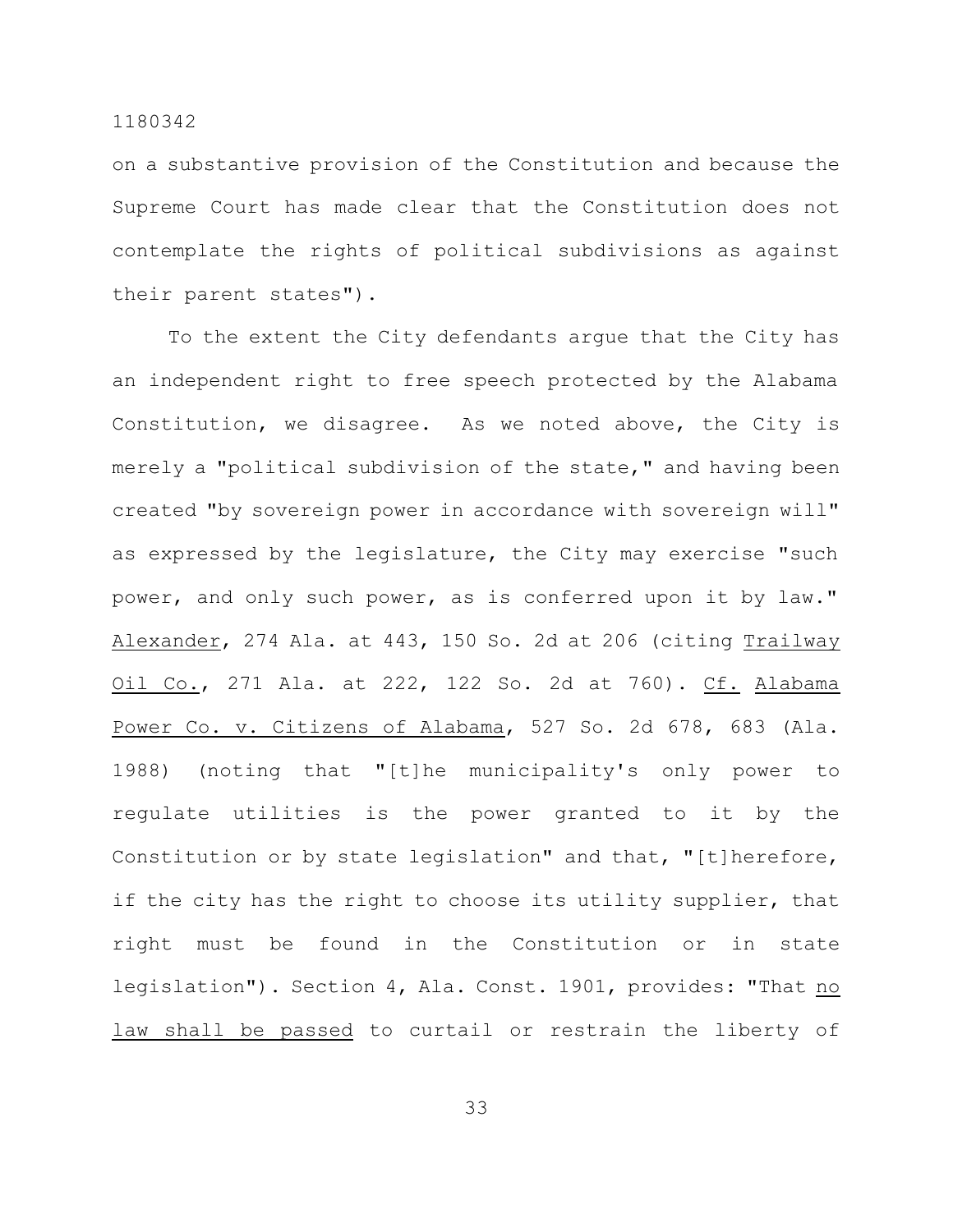speech or of the press; and any person may speak, write, and publish his sentiments on all subjects, being responsible for the abuse of that liberty." (Emphasis added.) Section 4 of the Alabama Constitution, like the First Amendment to the United States Constitution, "restricts government regulation of private speech"; it does not purport to regulate government speech. Summum, 555 U.S. at 467. See First Amendment, United States Constitution ("Congress shall make no law ... abridging the freedom of speech."). Any right to have the City's "government speech" fall within the protections of § 4 of the Alabama Constitution must be specifically conferred by the legislature, and the legislature has not done so. To the extent the City defendants suggest that the City has an "inherent right" to free speech, we disagree. See Alexander, supra. In asserting that the City has "inherent rights," the City defendants equate the City with an individual citizen rather than a subdivision of the State, i.e., a governmental entity.

Accordingly, for all the foregoing reasons, we conclude that the circuit court erred in concluding that the City had a right to free speech and due process of law pursuant to the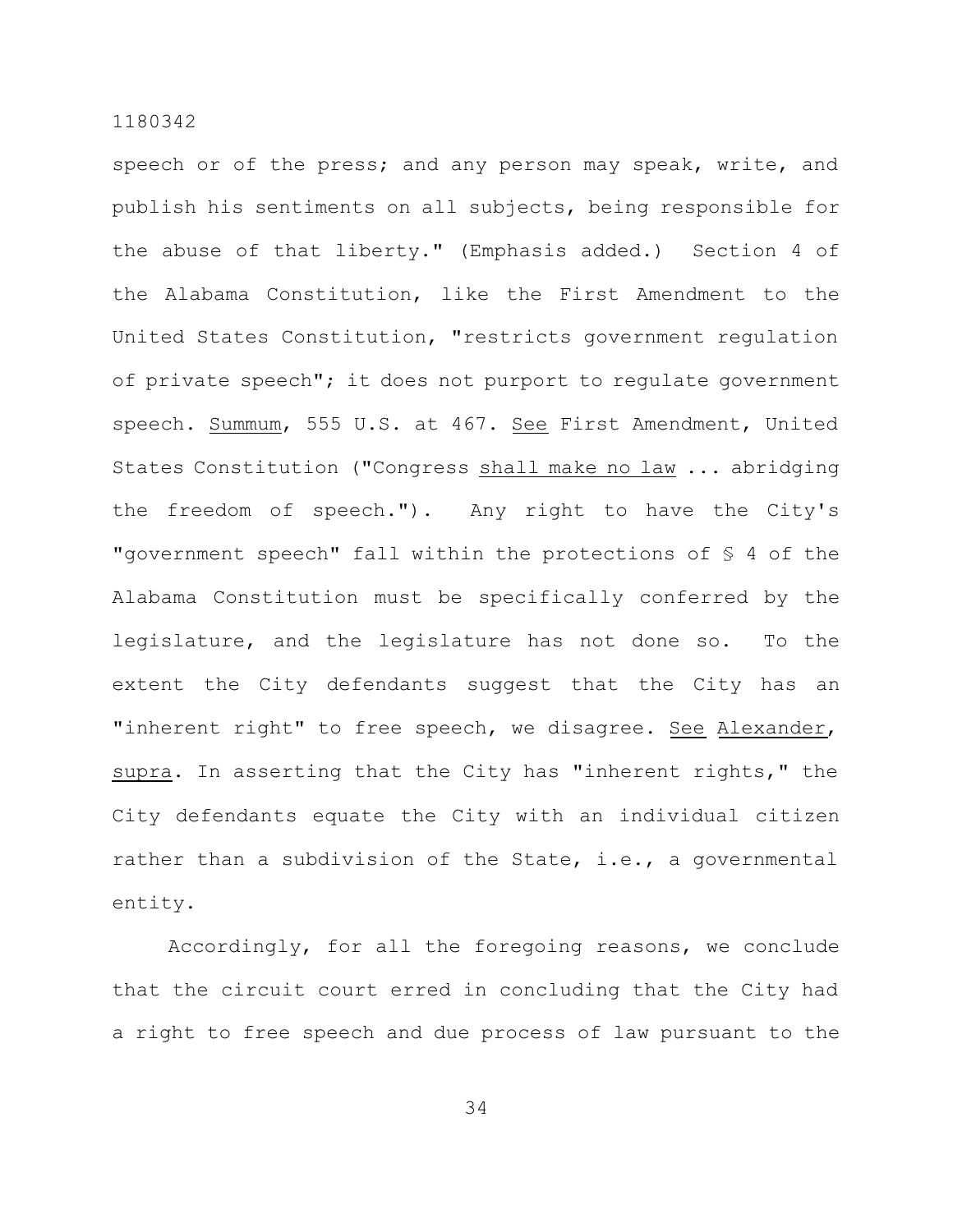United States and Alabama Constitutions.<sup>7</sup> Thus, the circuit court erred in concluding that the Act "violated" those rights of the City, and, therefore, the circuit court's judgment finding the Act unconstitutional and void is due to be reversed.

# C. Are the City defendants subject to the penalty provision

# in the Act?

In light of our conclusion that the City defendants violated § 41-9-232 by placing a plywood screen around the base of the monument and that the City cannot assert any substantive Constitutional rights against its creator state, all that remains of the State's original declaratory-judgment action is a determination of what penalty, if any, the City defendants are subject to under the  $Act.^{8}$  The parties agree

 $7$ We also hold that the circuit court's judgment cannot be affirmed on the basis that the Act violates the City's purported right to equal protection because the City has no rights to assert against the State under the Equal Protection Clause of the Fourteenth Amendment.

<sup>&</sup>lt;sup>8</sup>Although the circuit court did not address this issue in its final judgment, the State has challenged on appeal the circuit court's denial of its motion for a summary judgment, which included an argument that the City defendants were subject to a penalty for violating the Act. The State raises the same argument on appeal; thus, the question whether the City defendants are subject to a penalty for violating the Act is properly before the Court. See Nationwide Mut. Fire Ins.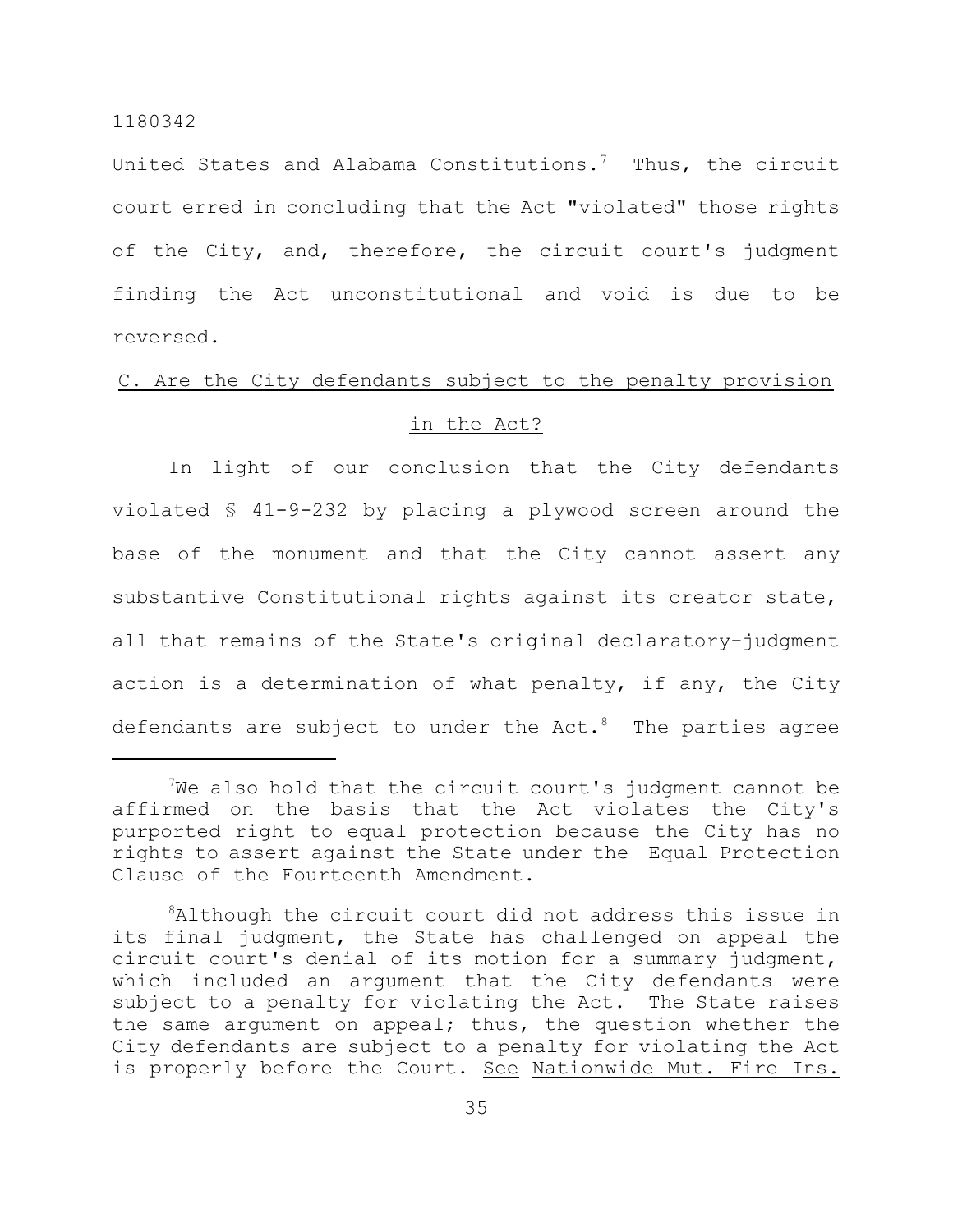that the only potential source of a penalty in the Act that could be applied to the City defendants is found in § 41-9- 235(a)(2)d. ("the penalty provision"), which provides, in pertinent part:

"If the Attorney General determines that an entity exercising control of public property has ... altered ... or otherwise disturbed ... [a] monument from that public property without first obtaining a waiver from the committee as required by this article, or failed to comply with the conditions and instructions issued by the committee upon the grant of a waiver pursuant to this section, the entity shall be fined twenty-five thousand dollars (\$25,000) for each violation. The fine shall be collected by the Attorney General, forwarded by his or her office to the State Treasurer, and deposited into the Alabama State Historic Preservation Fund created in Section 41-9-255."

(Emphasis added.)

Two aspects of the penalty provision are at issue in this case. First, the parties disagree as to the meaning of the phrase "without first obtaining a waiver from the committee as

Co. v. David Grp., Inc., [Ms. 1170588, May 24, 2019] \_\_\_ So. 3d , (Ala. 2019) ("'An "appeal from a pretrial final judgment disposing of all claims in the case ... entitles [the appellant], for purposes of our review, to raise issues based upon the trial court's adverse rulings, including the denial of [the appellant's] summary-judgment motions."'" (quoting Barney v. Bell, 172 So. 3d 849, 856 (Ala. Civ. App. 2014), quoting in turn Lloyd Noland Found., Inc. v. City of Fairfield Healthcare Auth., 837 So. 2d 253, 263 (Ala. 2002))).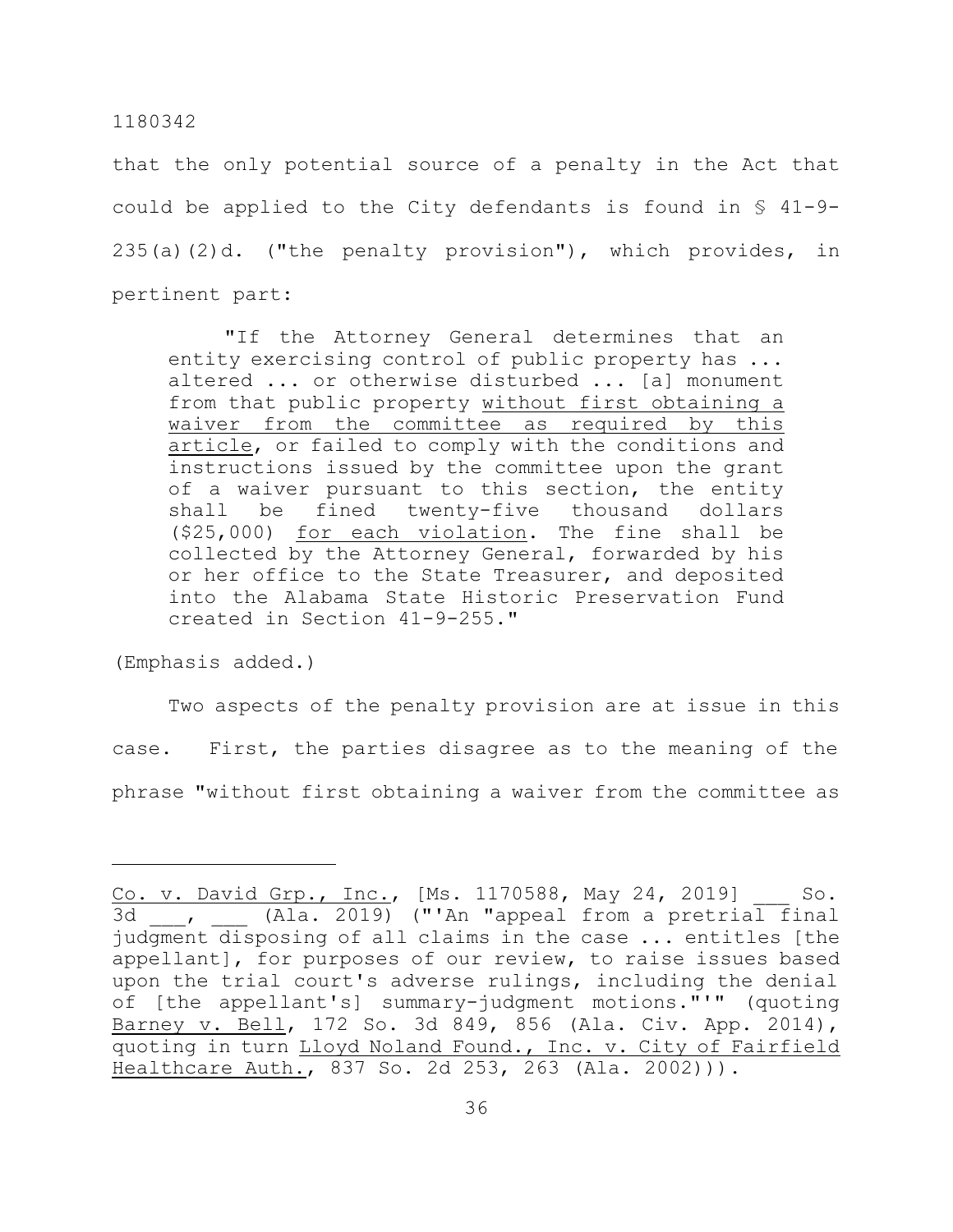required by this article." As explained above, § 41-9-235(a) provides a procedure in which "entit[ies] exercising control of public property on which ... [a] monument is located may petition the committee for a waiver" from certain provisions of the Act. For example, § 41-9-235(a) would allow an entity, such as the City, to petition for a waiver so that it did not have to comply with  $\frac{1}{2}$  41-9-232(b), Ala. Code 1975, which generally prohibits the City defendants from relocating, removing, altering, renaming, or otherwise disturbing a "monument which is located on public property and has been so situated for at least 20 years, and less than 40 years." In other words, the City defendants can ask the committee for a waiver that would allow the City defendants to relocate, remove, alter, rename, or otherwise disturb a monument that has been "so situated" for more than 20 but less than 40 years. However, § 41-9-235(a) does not allow the City defendants to seek a waiver of  $\frac{1}{2}$  41-9-232(a) to allow the City defendants to relocate, remove, alter, rename, or otherwise disturb a monument that has been "so situated" for 40 or more years.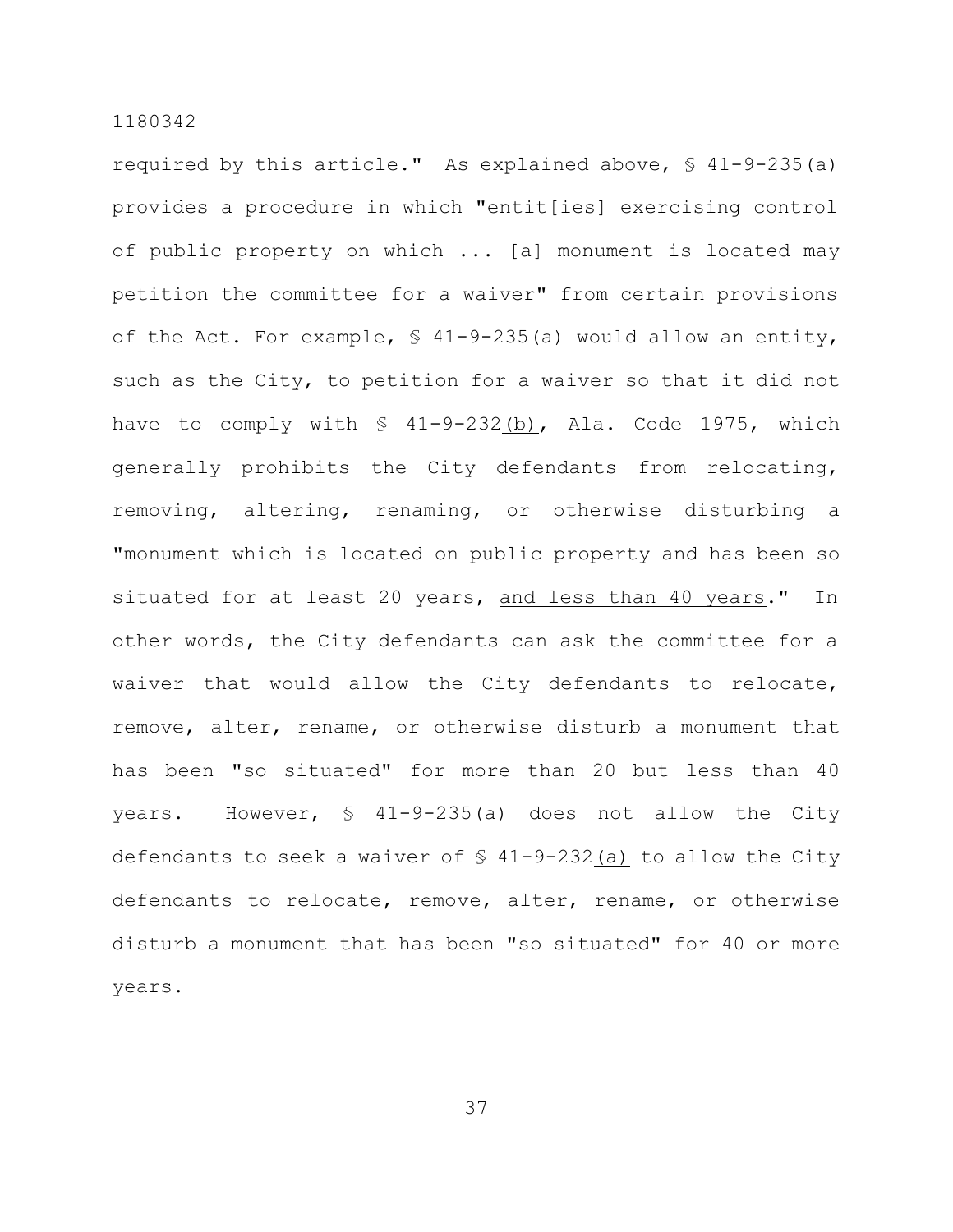The City defendants arque that, because the penalty provision references only entities exercising control of public property that have altered or disturbed a monument "without first obtaining a waiver from the committee as required by [the Act]," the implication is that the penalty will be assessed only against entities that had the option of seeking a waiver but failed to do so before violating the Act. Thus, the City defendants contend, because they had no option to seek from the committee a waiver of  $\frac{6}{5}$  41-9-232(a) -- the part of the Act the City defendants violated -- the penalty provision does not apply to their violation of the Act. The State argues that the fact that the waiver process was unavailable to the City defendants under the circumstances of this case does not mean that they are not subject to a penalty under the penalty provision of the Act. We agree with the State.

"When interpreting a statute, a court must first give effect to the intent of the legislature. BP Exploration & Oil, Inc. v. Hopkins, 678 So. 2d 1052 (Ala. 1996).

"'The fundamental rule of statutory construction is that this Court is to ascertain and effectuate the legislative intent as expressed in the statute. League of Women Voters v. Renfro, 292 Ala. 128,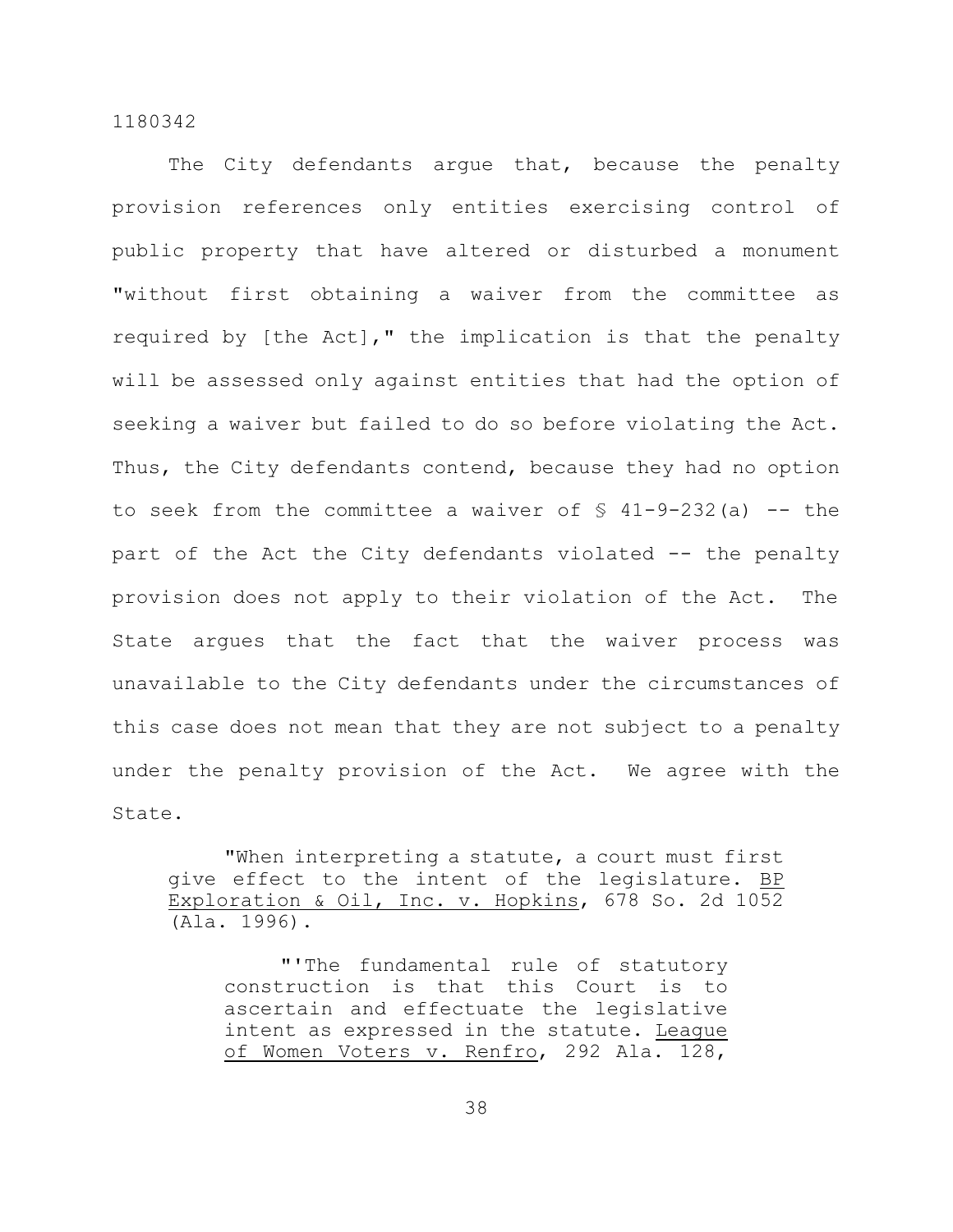290 So. 2d 167 (1974). In this ascertainment, we must look to the entire Act instead of isolated phrases or clauses; Opinion of the Justices, 264 Ala. 176, 85 So. 2d 391 (1956).'

"Darks Dairy, Inc. v. Alabama Dairy Comm'n, 367 So. 2d 1378, 1380 (Ala. 1979) (emphasis added). To discern the legislative intent, the Court must first look to the language of the statute. If, giving the statutory language its plain and ordinary meaning, we conclude that the language is unambiguous, there is no room for judicial construction. Ex parte Waddail, 827 So. 2d 789, 794 (Ala. 2001). If a literal construction would produce an absurd and unjust result that is clearly inconsistent with the purpose and policy of the statute, such a construction is to be avoided. Ex parte Meeks, 682 So. 2d 423 (Ala. 1996)."

City of Bessemer v. McClain, 957 So. 2d 1061, 1074–75 (Ala. 2006).

The penalty provision of the Act applies to the City defendants if they "altered ... or otherwise disturbed ... [a] monument from [the City's] public property without first obtaining a waiver from the committee as required by [the Act]." Although the penalty provision is not a model of clarity, the intent of the legislature is plain from the language used in the penalty provision. Considering the Act as a whole, as we must, the Act sets forth a set of general rules that provides limitations on a public entity's ability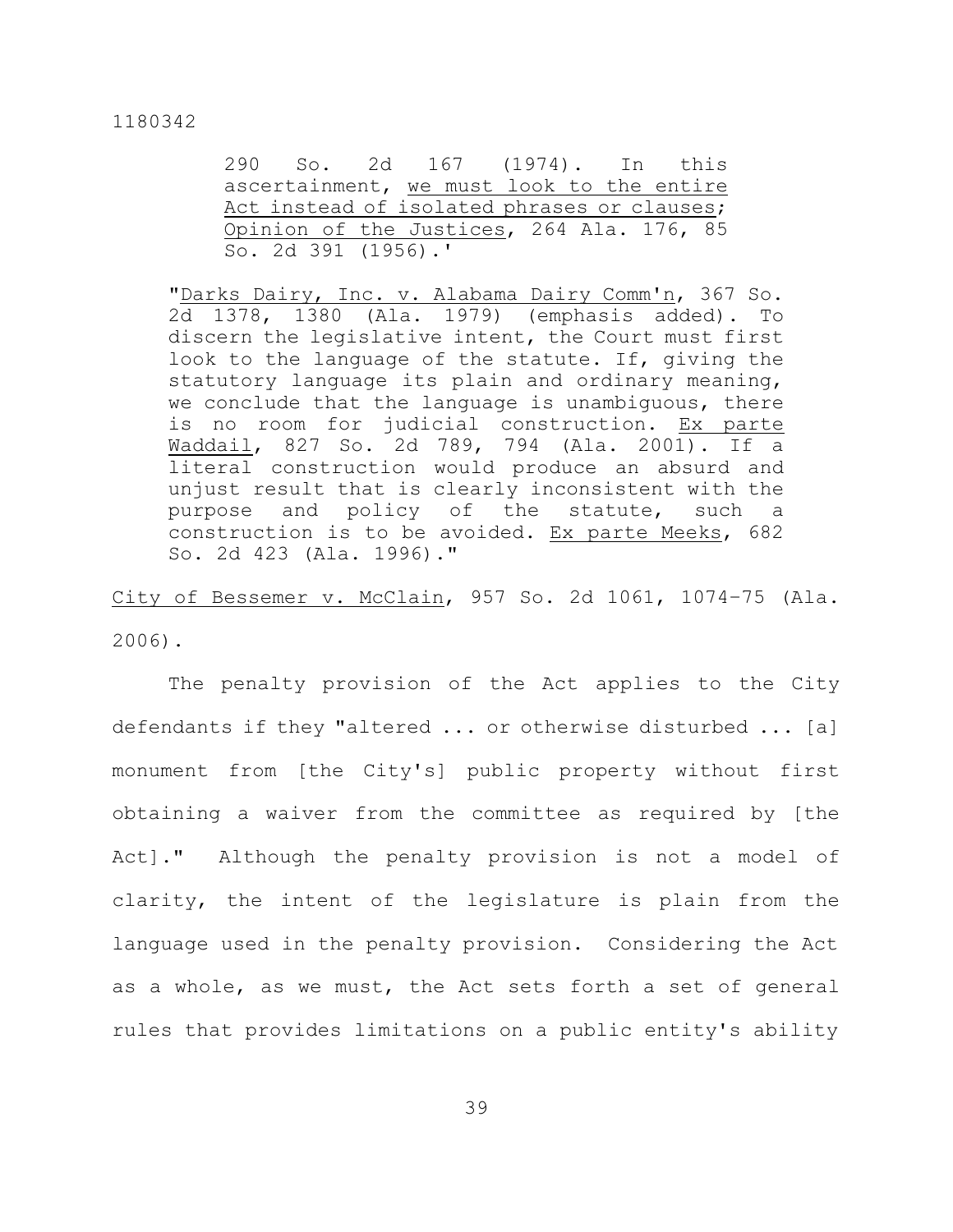to relocate, remove, alter, rename, or otherwise disturb certain types of memorials. See generally  $\S$  41-9-232(a)-(c), Ala. Code 1975. The only way to be excepted from these generally applicable limitations is to obtain a waiver from the committee, pursuant to § 41-9-235(a) ("the waiver provision"). The plain language of the penalty provision seeks to punish any public entity that violates one of the general limitations provisions in § 41-9-232 without first obtaining a waiver to do so. The phrase "as required by [the Act]" simply recognizes that the waiver provision is the only possible way a public entity may be excepted from complying with the generally applicable limitations set forth in the Act. Nothing in the plain language of the penalty provision indicates that the legislature intended to punish only those public entities that could have obtained a waiver of the limitations set forth in § 41-9-232 but did not do so before they violated the Act; instead, it is clear that the penalty provision was intended to punish any entity that violated the generally applicable limitations set forth in the Act without first obtaining a waiver to do so. Accordingly, we conclude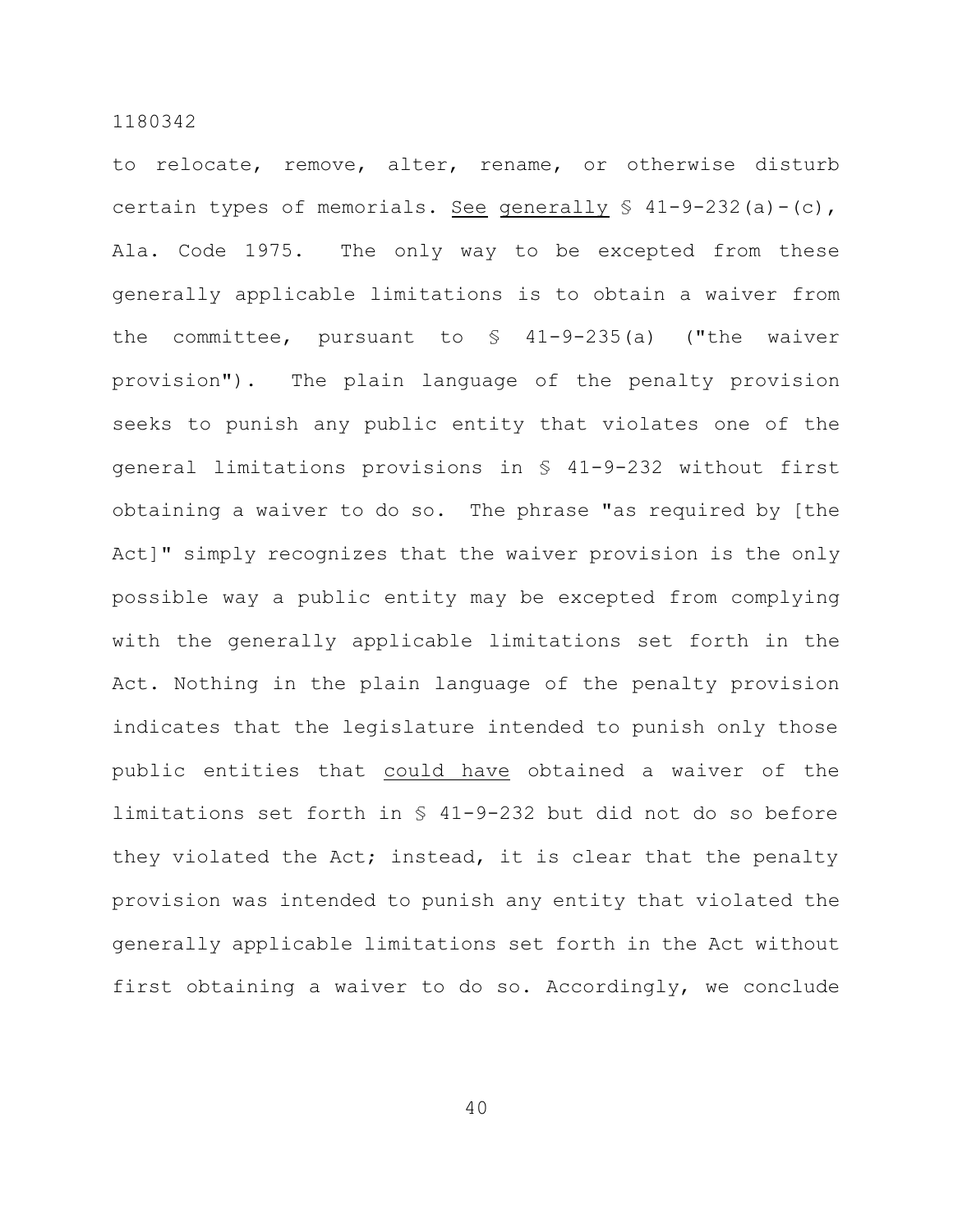that the City defendants, by violating  $$ 41-9-232(a)$ , are subject to the penalty provision of the Act.

The second part of the penalty provision at issue in this case is the part that provides for a \$25,000 fine "for each violation." The State contends that this part of the penalty provision is ambiguous because it does not clearly indicate whether the legislature intended "only the initial act of erecting the plywood screen [as the sole] 'violation' within the meaning of the Act, or whether each day the public is prevented from viewing the expressive content of the monument [should be counted as] a separate violation." State's brief, at 47. Even assuming that this part of the penalty provision is ambiguous, i.e., the meaning of the plain language is uncertain, we must conclude that the penalty provision authorizes only a single \$25,000 fine for the City defendants' violation of the Act. This Court has held that civil statutes that allow the assessment of a civil penalty, such as a fine, for a violation of a statute are penal in nature and, therefore, subject to the well established general rule "that penal statutes are to be strictly construed in favor of the persons sought to be subjected to their operation." State ex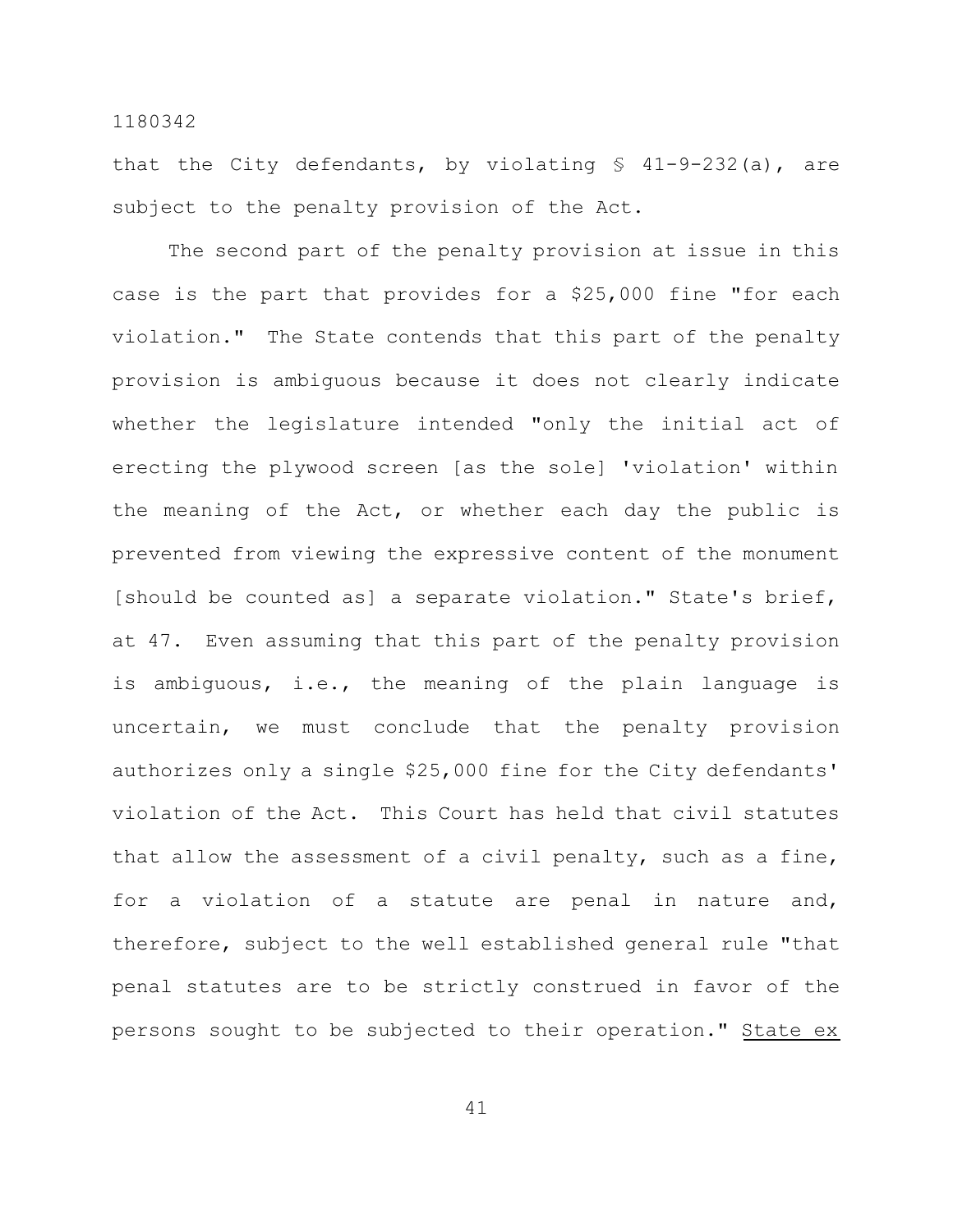rel. Graddick v. Jebsen S. (U.K.) Ltd., 377 So. 2d 940, 942 (Ala. 1979) (citing Schenher v. State, 38 Ala. App. 573, 90 So. 2d 234 (1956)). Strictly construing the phrase "for each violation" in favor of the City defendants, we must conclude that the Act authorizes only a single \$25,000 fine for the City defendants' actions in this case and not a \$25,000 fine for each day that the City defendants remain in violation of the Act.

If the legislature intended to penalize the City defendants for each day they remained in violation of the Act it could have specifically so provided, as it has done in numerous other civil statutes that are penal in nature. See, e.g., § 22-22A-5(18)c., Ala. Code 1975 (limiting "[a]ny civil penalty assessed" to "\$25,000.00 for each violation" and specifically providing that "[e]ach day such violation continues shall constitute a separate violation" (emphasis added)); § 32-18-8, Ala. Code 1975 (authorizing a city to enforce a particular ordinance by a fine not exceeding \$100, or imprisonment not exceeding six months, and specifically providing that "[e]ach day's violation of such ordinance shall constitute a separate offense"); § 28-4-70, Ala. Code 1975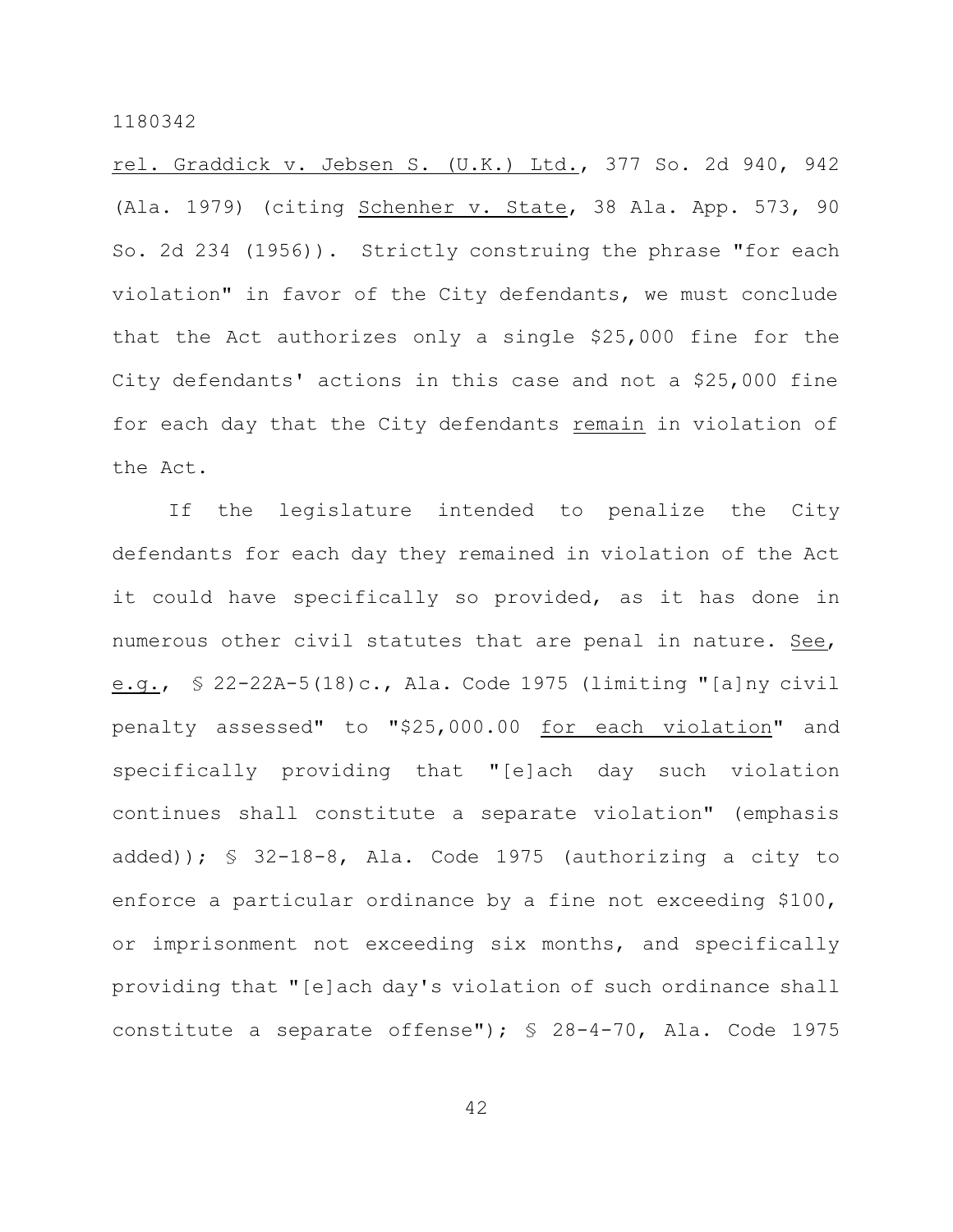(providing that keeping or maintaining an unlawful drinking place is punishable by a fine and "shall be deemed a separate offense for each day that it continues"); and  $\S$  45-37-170(b), Ala. Code 1975 (Local Laws, Jefferson County) (making certain actions related to the accumulation of garbage unlawful and providing that "[e]ach day such condition is maintained shall constitute a separate offense"). Accordingly, we conclude that, under the circumstances of this case, the City defendants were subject to a single \$25,000 fine for their violation of the Act.

# IV. Conclusion

The State sued the City defendants seeking a judgment declaring that the City defendants violated § 41-9-232(a) of the Act and were, therefore, subject to a penalty under the Act. The circuit court entered a summary judgment in favor of the City defendants, holding that the Act was unconstitutional because it violated the City's purported rights under the First and Fourteenth Amendments to the United States Constitution and it was thus void in its entirety. For the reasons set forth herein, that judgment is reversed, and this case is remanded with instructions to the circuit court to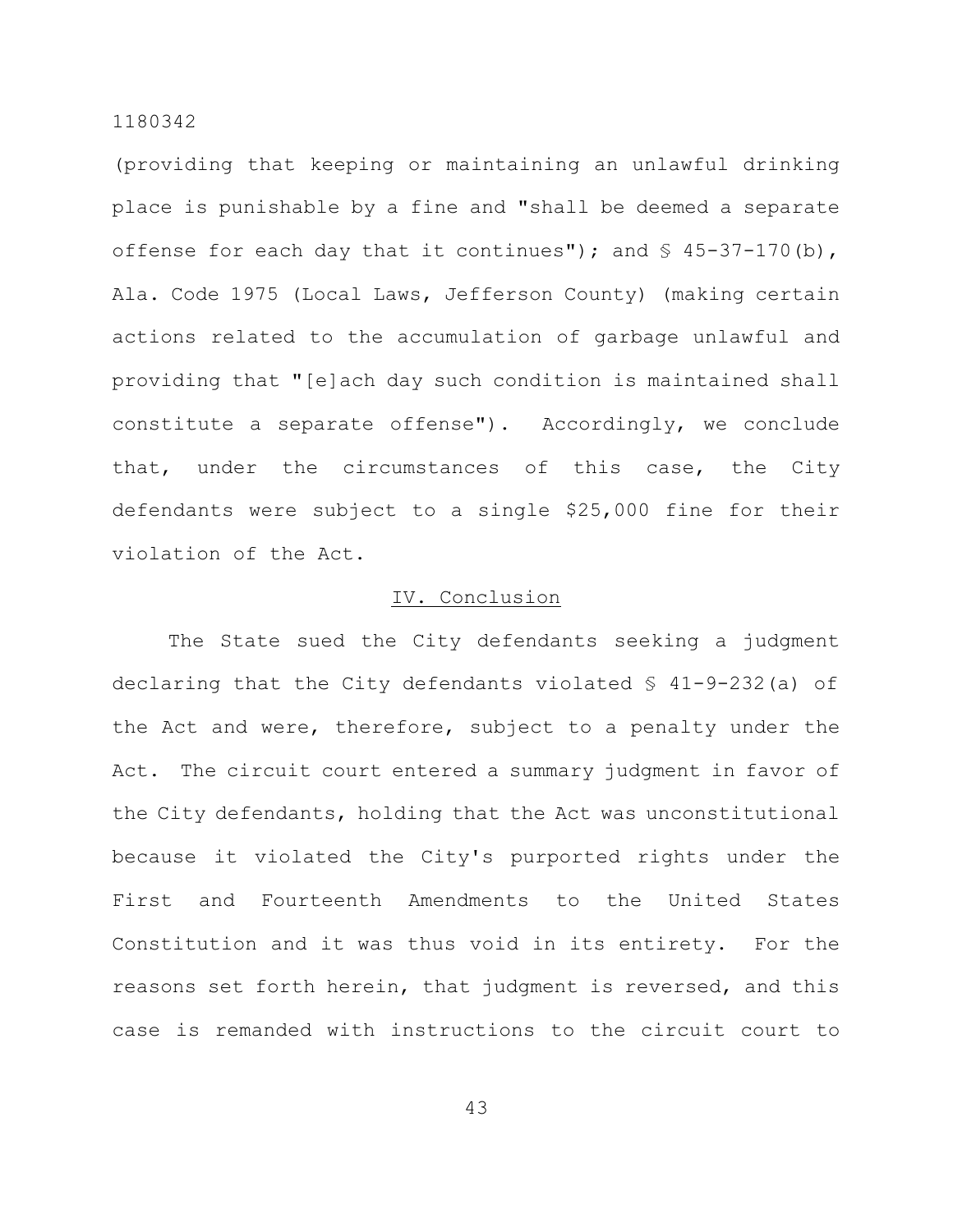enter an order declaring that the City defendants' actions constitute a violation of § 41-9-232(a) of the Act and imposing a fine on the City defendants in the amount of \$25,000.

REVERSED AND REMANDED WITH INSTRUCTIONS.

Parker, C.J., and Shaw, Wise, Sellers, Mendheim, Stewart, and Mitchell, JJ., concur.

Bolin, J., concurs specially.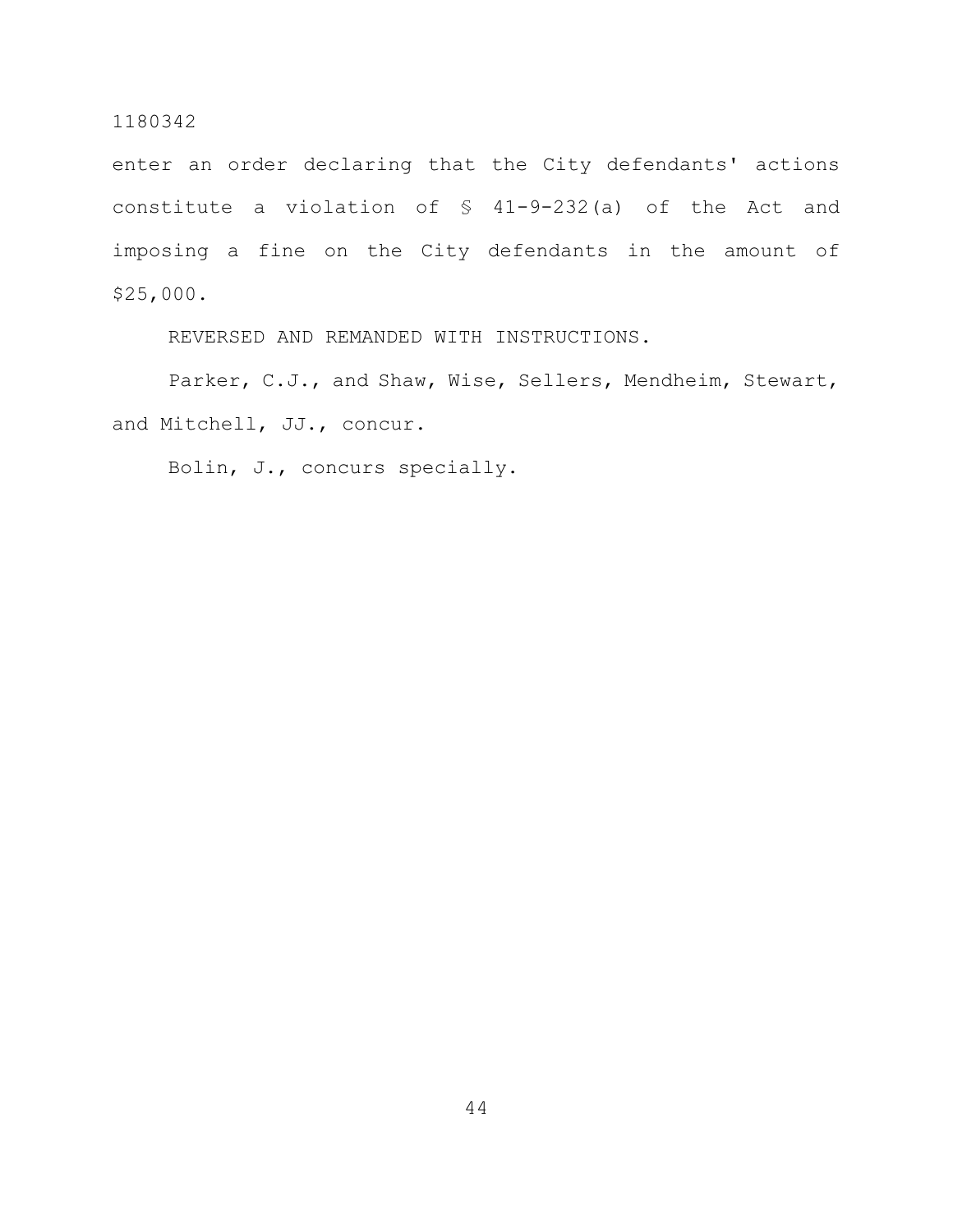BOLIN, Justice (concurring specially.)

The main opinion correctly observes that "[t]his Court has held that civil statutes that allow the assessment of a civil penalty, such as a fine, for a violation of a statute are penal" and that the legislature intended the imposition of the fine to punish public entities that violated  $$41-9-232(a)-$ (c), Ala. Code 1975.

"Determinations about the nature and purposes of punishment for criminal acts implicate difficult and enduring questions respecting the sanctity of the individual [or entity], the nature of law, and the relation between law and the social order. 'As a moral or political issue [the punishment of offenders] provokes intemperate emotions, deeply conflicting interests, and intractable disagreements.' D. Garland, Punishment and Modern Society 1 (1990). The efficacy of any [punishment] cannot be assessed absent agreement on the purposes and objectives of the penal system. And the responsibility for making these fundamental choices and implementing them lies with the legislature. See Gore v. United States, 357 U.S. 386, 393, 78 S.Ct. 1280, 1285, 2 L.Ed.2d 1405 (1958)('Whatever views may be entertained regarding severity of punishment, whether one believes in its efficacy or its futility, ... these are peculiarly questions of legislative policy')."

Harmelin v. Michigan, 501 U.S. 957, 998–99 (1991)(Kennedy, J., concurring in part and concurring in the judgment).

The purpose of the fine set forth in  $\S$  41-9-235(a)(2)d., Ala. Code 1975, is to deter a public entity from relocating,